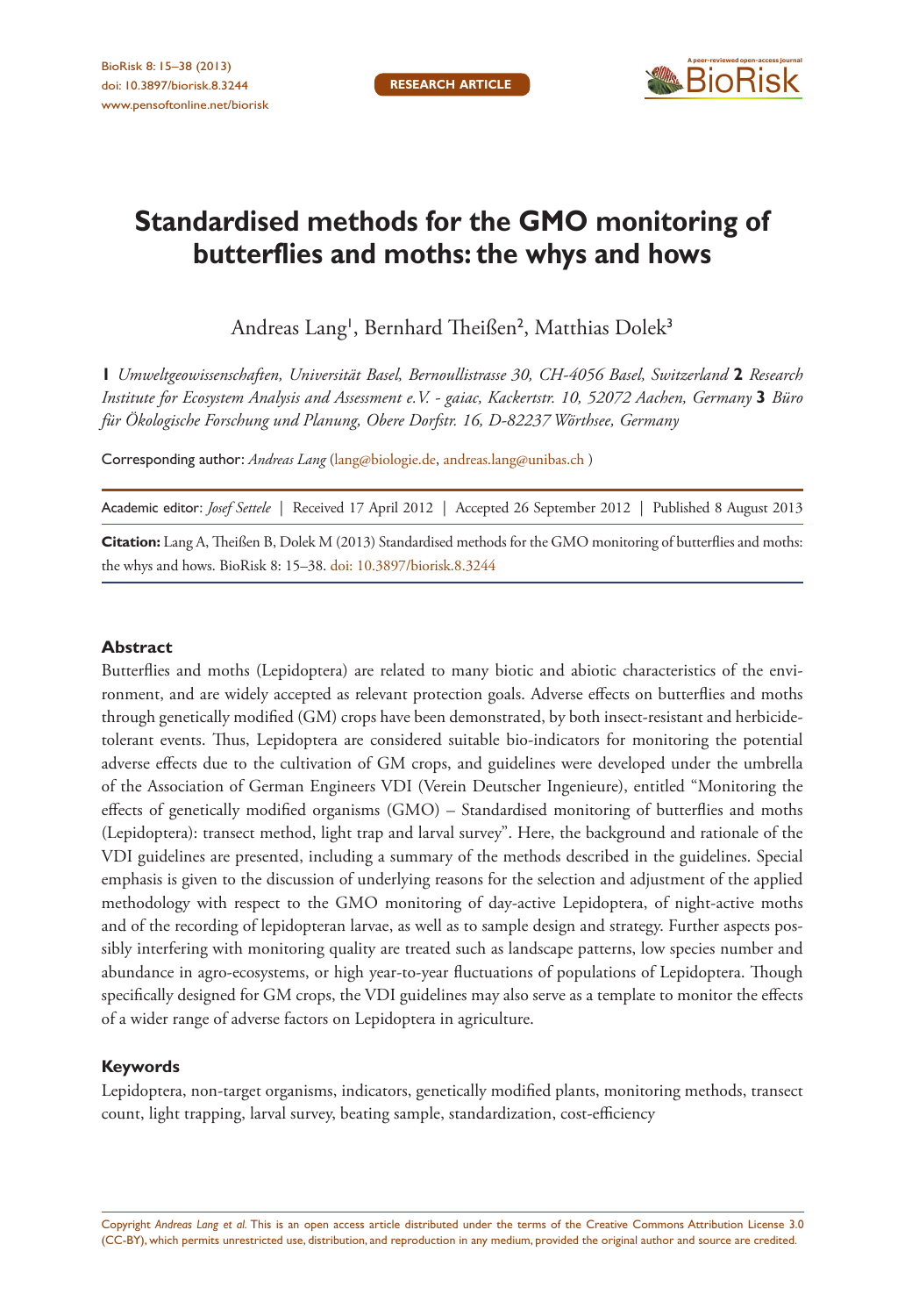# **Introduction**

In the European community, the Directive 2001/18/EC on the Deliberate Release into the Environment of Genetically Modified Organisms (GMO) stipulates a monitoring plan in order to trace and identify any harmful effects on human health or the environment of GMO after they have been placed on the market (EC 2001). Guidelines with regard to the requirements for monitoring design, sampling methods and analysis techniques are outlined in further documents of the European Community (EC 2002, EFSA 2011). Under the umbrella of the Association of German Engineers VDI (Verein Deutscher Ingenieure; Züghart et al. 2013, this issue) guidelines for the GMO monitoring of Lepidoptera were developed, entitled VDI Guidelines 4330, Part 13, "Monitoring the effects of genetically modified organisms (GMO) – Standardised monitoring of butterflies and moths (Lepidoptera): transect method, light trap and larval survey" (VDI 2010).

Butterflies and moths were the first biological indicators considered for the purpose of GMO monitoring within the VDI guidelines series. In general, a bio-indicator can be defined as ''a species or group of species that readily reflects the abiotic or biotic state of an environment, represents the impact of environmental change on a habitat, community, or ecosystem, or is indicative of the diversity of a subset of taxa, or of the wholesale diversity, within an area'' (McGeoch 1998). Fleishman and Murphy (2009) define indicators as "scientifically reliable, cost-effective measures of the status or trend of an environmental phenomenon that is scientifically or logistically challenging to measure directly". Lepidoptera (butterflies and moths) are significantly related to various abiotic and biotic characteristics of the environment, e.g. to temperature, humidity, (micro)climate, soil nutrients, vegetation, habitat structure, or landscape patterns (Oostermeijer and vanSwaay 1998, Collinge et al. 2003, Aviron et al. 2007a, Settele et al. 2009a). Therefore, butterflies and moths have often been suggested and applied as suitable indicators for the monitoring of environmental quality and changes (e.g. Brunzel and Plachter 1999, Virtanen and Neuvonen 1999, Nowicki et al. 2008, Pascher et al. 2009), most recently as one of the major indicators to monitor and assess biodiversity change in Europe (EEA 2007, 2010; but see Fleishman and Murphy 2009 for a critical evaluation). For example, the monitoring data of Lepidoptera have been successfully used to detect declines of species and species richness (Maes and Van Dyck 2001, Conrad et al. 2004, Wenzel et al. 2006, Nilsson et al. 2008), to assess the effects of agri-environmental schemes (Aviron et al. 2007b, Roth et al. 2008, Merckx et al. 2009a), to monitor the impact of land use change (Ricketts et al. 2001, Feber et al. 2007, Merckx et al. 2009b, Stefanescu et al. 2009, van Dyck et al. 2009), to record direct effects of management measurements in arable land (Field et al. 2005, 2007, Dover et al. 2010), to indicate adverse effects of pesticide use (Johnson et al. 1995, Longley and Sotherton 1997, Severns 2002, Russell and Schultz 2010), or to assess the effects of climate change (Settele et al. 2008, VanSwaay et al. 2008a, Pearman et al. 2011).

The features contributing to the value of Lepidoptera as environmental indicators further include the good knowledge on their faunistics, ecology and conserva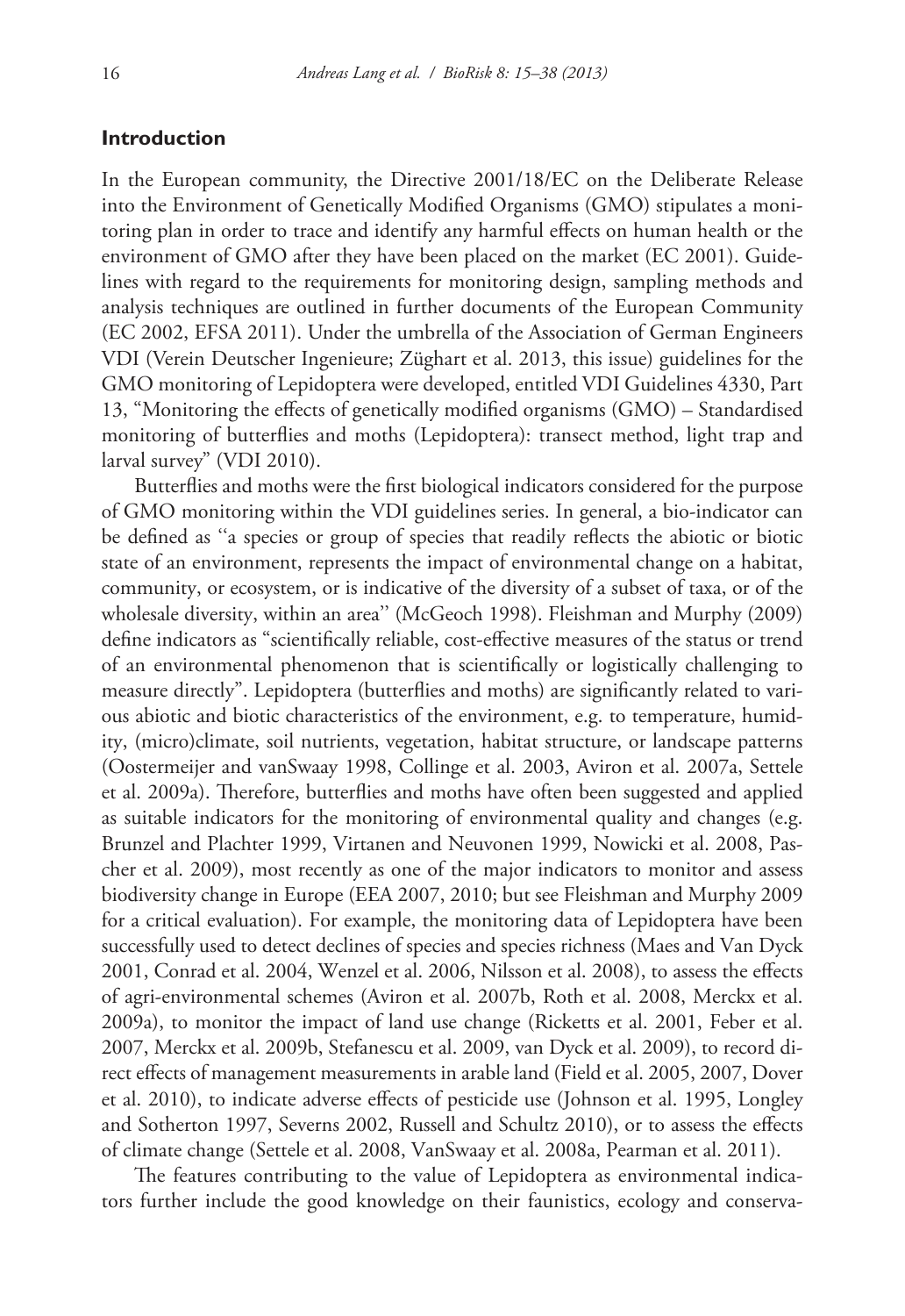tion biology (e.g., Settele et al. 2009b), relatively easy identification of species and the presence of field guides (e.g. Skinner 1998, Settele et al. 2009c, Bachellard et al. 2007), and the wider public acceptance of Lepidoptera as valuable, environmental protection goals (Brunzel and Plachter 1999). There exist well-developed and scientifically sound monitoring methods for the recording of butterflies and moths, and their larvae, i.e., transect counts for day active-butterflies, light trapping for night-active moths, and searching protocols for larvae (Pollard and Yates 1993, Southwood and Henderson 2000, Hermann 2007). Consequently, many routine monitoring schemes for Lepidoptera are already implemented and running (e.g., Pollard and Yates 1993, Weber et al. 2004, VanSwaay et al. 2008b, Schmeller et al. 2009, Kühn et al. 2010). In addition, Lepidoptera fulfil important ecological key roles as herbivores, pollinators and prey organisms in many terrestrial ecosystems, and, depending on the specific circumstances, can be representative for general biodiversity, thus potentially indicating changes in other animal groups and plants (Thomas 2005, Thomas et al. 2004) or habitats (van Swaay et al. 2010).

Most important, adverse effects of genetically modified (GM) plants on Lepidoptera have already been reported, which strongly supports their quality and significance for an appropriate GMO monitoring (Graef et al. 2005). Currently, the major events of GM plants developed and being cropped worldwide are insect-resistant and herbicide-tolerant (Kvakkestad 2009). Pollen of insect-resistent *Bt* (*Bacillus thuringiensis*) maize toxic to pest Lepidoptera may be drifted by wind onto host plants of nontarget lepidopteran larvae growing nearby (Pleasants et al. 2001, Lang et al. 2004). Non-target lepidopteran larvae may be affected adversely by consuming this pollen attached to their host plants (e.g., Dolezel et al. 2005, Lang and Vojtech 2006, Lang and Otto 2010). The combination of transgenic, herbicide-tolerant crops together with the application of broad-spectrum herbicides, such as glyphosate or glufosinateammonium, is likely to change the herbicide regime, which can reduce the weed community within fields and in field margins, in turn affecting larval and adult butterflies associated with such food plants (e.g., Haughton et al. 2003, Roy et al. 2003). Direct toxic effects of the complementary broad-spectrum herbicides on non-target Lepidoptera have received less attention, but have been reported for glufosinate (El-Ghar 1994, Kutlesa and Caveney 2001). Potentially, cultivation of the above transgenic events put at risk non-target butterflies and moths occurring in agro-ecosystems as well as protected species living in habitats near the GM fields (Traxler et al. 2005, Hofmann and Schlechtriemen 2009).

The VDI guidelines describe the monitoring of Lepidoptera (butterflies, moths) as a whole, for adults as well as for larvae. This ensures that all potential effects of GM plants on Lepidoptera are covered adequately and increases the detection probability of such effects, thus meeting the required criteria for a GMO monitoring formulated by the EC (2001, 2002). Here, we present an overview over the VDI guidelines (VDI 2010), with special reference to the suitability of Lepidoptera as indicators, the rationale underlying the choice of the described monitoring methods and approaches as well as given problems, open questions and further recommendations.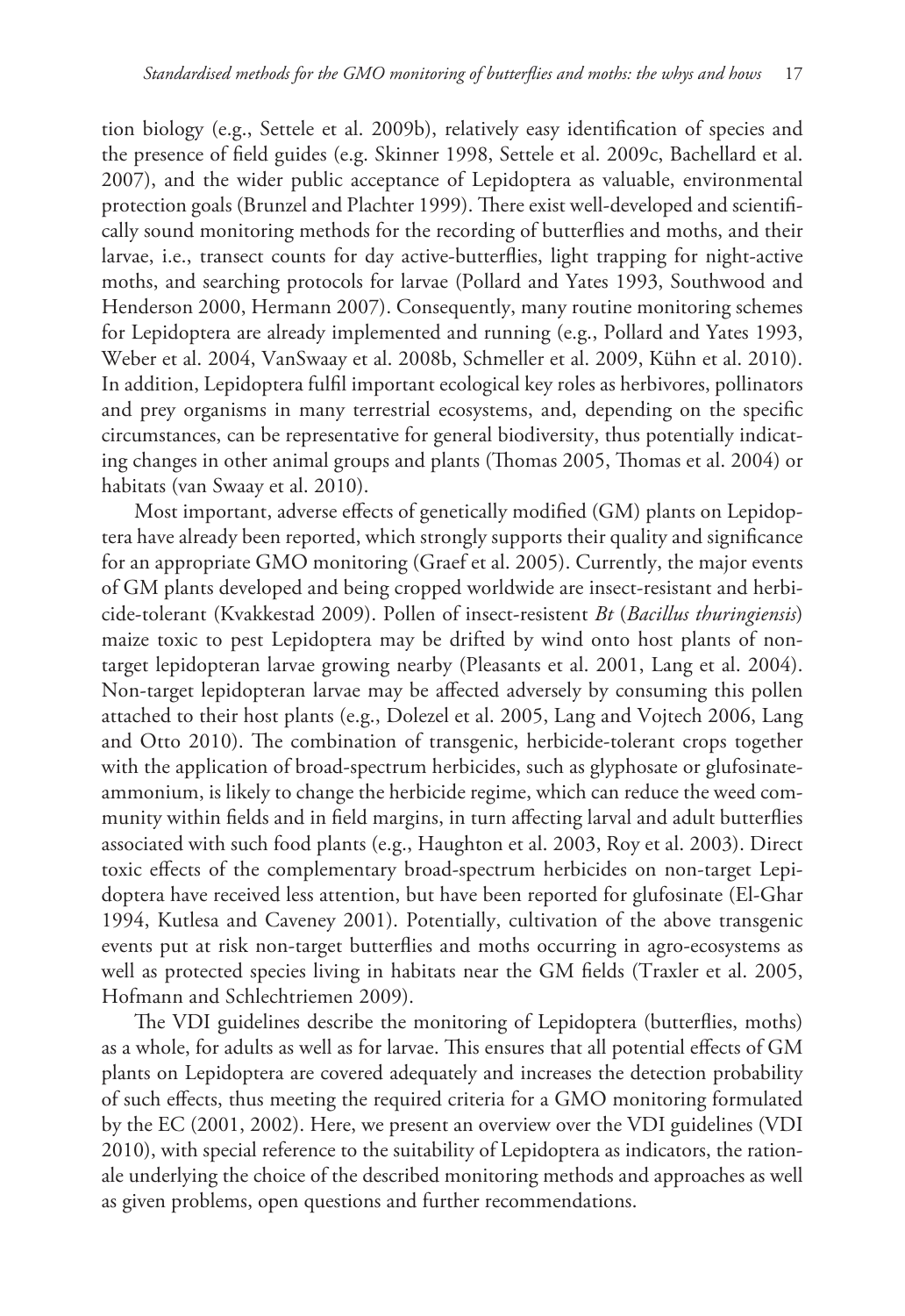## **The whys: the rationale behind the VDI guidelines**

# **Sampling design and strategy**

With regard to a GMO monitoring, various critical aspects are associated with farming practices and the possible distribution of GM and GM-free fields and areas. A major issue is that fields of GM crops and non-GM crops will vary in quantity and location from year to year, depending on implementation and use of transgenic crops, on cultivation practices, and crop rotation. It is important to note that sampling design and strategies can depend on the necessity to reveal cause-effect relationships of possible adverse GMO effects. This is accounted for by EC regulations and recommendations by separating the monitoring into g*eneral surveillance* and *case-specific monitoring* (EC 2001, 2002, EFSA 2011; see also Züghart et al. 2013, this issue). Case-specific monitoring should, when included in the monitoring plan, focus on potential adverse effects of GMOs that have been identified in the previous environmental risk assessment (ERA). Thus, a case-specific monitoring plan would serve to confirm or reject the assumptions of the ERA, and case-specific monitoring should address specific hypotheses associated with identified potential effects of the GM crop (EC 2002). In contrast, general surveillance should focus on unanticipated and unforeseen as well as on possible delayed and long-term effects that were not predicted in the risk assessment, and if unexpected changes in the environment have been observed, further risk assessment may need to be considered to establish whether they have arisen as a consequence of GMO cultivation (EC 2002). Often, a clear distinction between case-specific monitoring and general surveillance will not be possible or reasonable, and a combination of both approaches will make more sense, e.g. when focusing on protection goals (Raps 2007).

Environmental effects may manifest differently in dependence of the spatial scale observed. Some adverse effects may only be detectable on a larger landscape scale and be masked on smaller local plots, e.g., small and chronic effects on meta-populations. For example, adverse pesticide effects on ground beetles (Coleoptera: Carabidae) were detected only on larger sampling plots but not on smaller ones (Duffield and Aebischer 1994), and this scale effect varies among different arthropod taxa to a different degree (Prasifka et al. 2005).

The interfering influence of agricultural practices and scale effects can be best encountered by applying two different monitoring approaches at the same time: small mobile monitoring sites (local monitoring), and larger stationary monitoring sites (landscape monitoring) (VDI 2010). The local monitoring is to be installed in and along GMO fields, and the locations change every year following GMO cropping (see above). A paired field approach, GMO field versus GMO-free field, enables a treatment comparison and potential effects can be attributed better to a specific location. This approach of paired fields in close proximity reduces the influence of environmental heterogeneity on data variance, and a paired approach provides a higher statistical power. However, care has to be taken that data dependence such as spatial autocorrela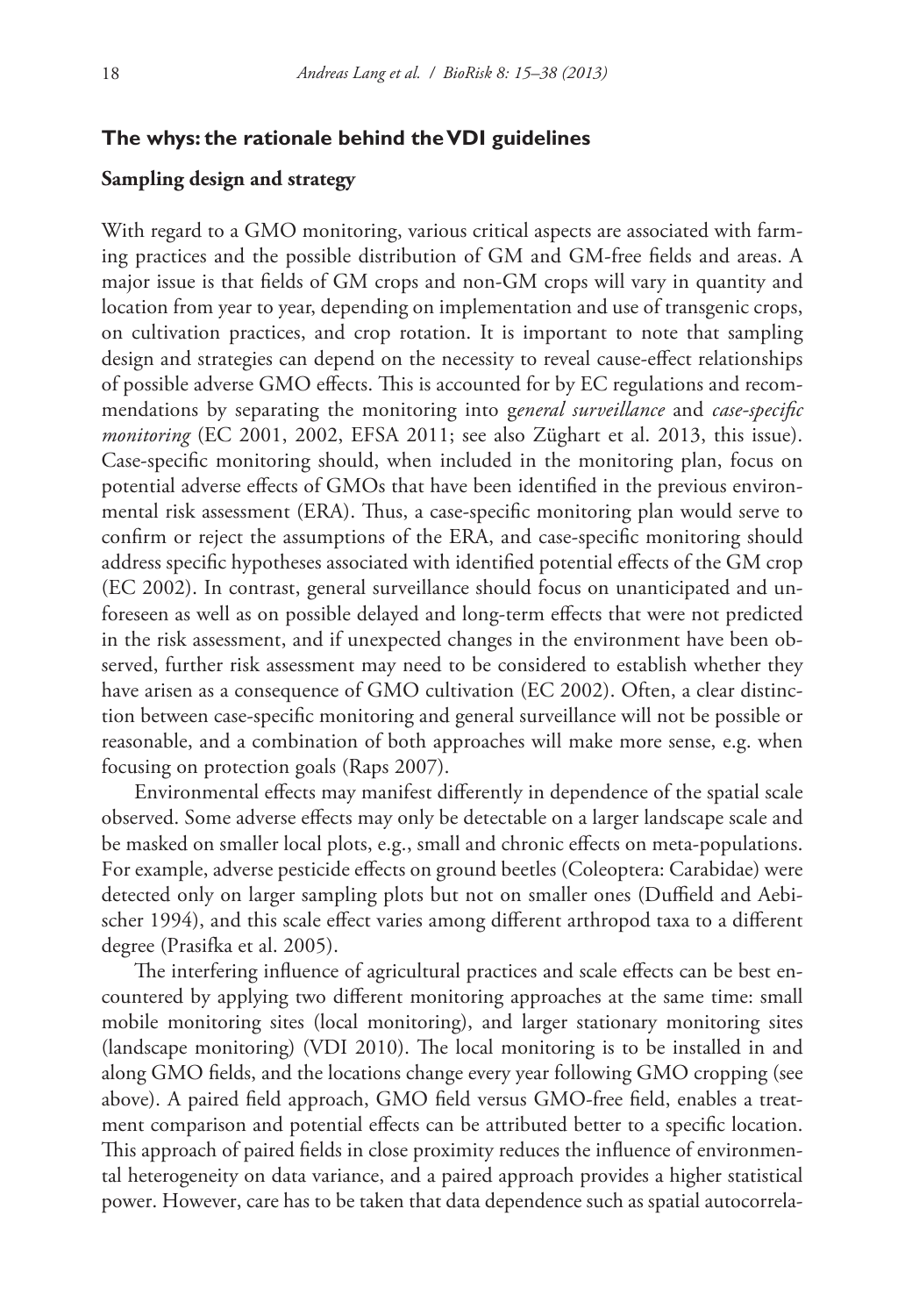tion does not decrease the power of the statistical test. On a landscape scale, sampling locations are fixed and stationary, and sampling should cover a wider area, e.g. longer routes for transects counts or more light traps. The comparison of sample grid squares or regions differing in the proportion of GM crop cultivation could enable a treatment comparison (Bühler 2006, 2007, Bühler et al. 2008).

# **Monitoring day-active Lepidoptera**

Different approaches exist to record and monitor day-active Lepidoptera including complete inventories of a given sample area, standardised line-transect counts, point counts, distance-sampling, or mark-release-recapture (e.g., Hermann 1992, Pollard and Yates 1993, Mühlhofer 1999, Sutherland 2006, Nowicki et al. 2008). In the VDI guidelines (VDI 2010), the commonly applied transect-count approach is described in a standardised way (Pollard and Yates 1993, VanSwaay et al. 2008b). Line-transect counts are well suited to large homogeneous habitats, are highly adaptable, cheap and quite efficient in terms of recorded quantity and quality of data in relation to sampling effort, can be used to survey individuals, species or groups of species, and various indices can be calculated from the data (Pollard and Yates 1993, Sutherland 2006, Nowicki et al. 2008). Recently, transect counts are widely applied for the monitoring of species of the Habitats' Directive (EC 1992), based on species-specific guidelines (see e.g. in Leopold and Fartmann 2005). However, it is important to note that transect counts generate indices of relative abundance but not precise estimates of population densities, though transect count data can be correlated with population size, sometimes to a high degree (Haddad et al. 2008, Nowicki et al. 2008). Among others, differing detection probability by species, observer, region, year and season can bias the data recorded (e.g., Kery and Plattner 2007). Differing detection probabilities should be no major problem when a paired sample approach is applied (see below), in all other cases it should be taken into account as far as possible (Kery and Plattner 2007). Rough estimates of detection probabilities can be achieved without marking individuals e.g. by distance sampling (see below); some freeware programs such as MARK or PRESENCE might also be helpful in this respect. However, mark-release-recapture (MRR) methods are most often used to calculate detection probabilities for species as well as estimates of population sizes and survival probabilities (e.g., Haddad et al. 2008). Yet, MRR methods are quite laborious, may not be adequate for highly mobile species with low recapture rates, and are potentially harming the marked individuals or changing their behaviour (Sutherland 2006). The high temporal and financial investment involved for MRR is the main obstacle for their routine use in long-term monitoring programmes. However, it may be appropriate to utilise MRR for special needs such as calculation of species detectability or for monitoring rare and endangered species, and a simplified MRR approach reducing the cost of common MRR surveys by about two-thirds have been suggested by Nowicki et al. (2005). Another rarely applied method is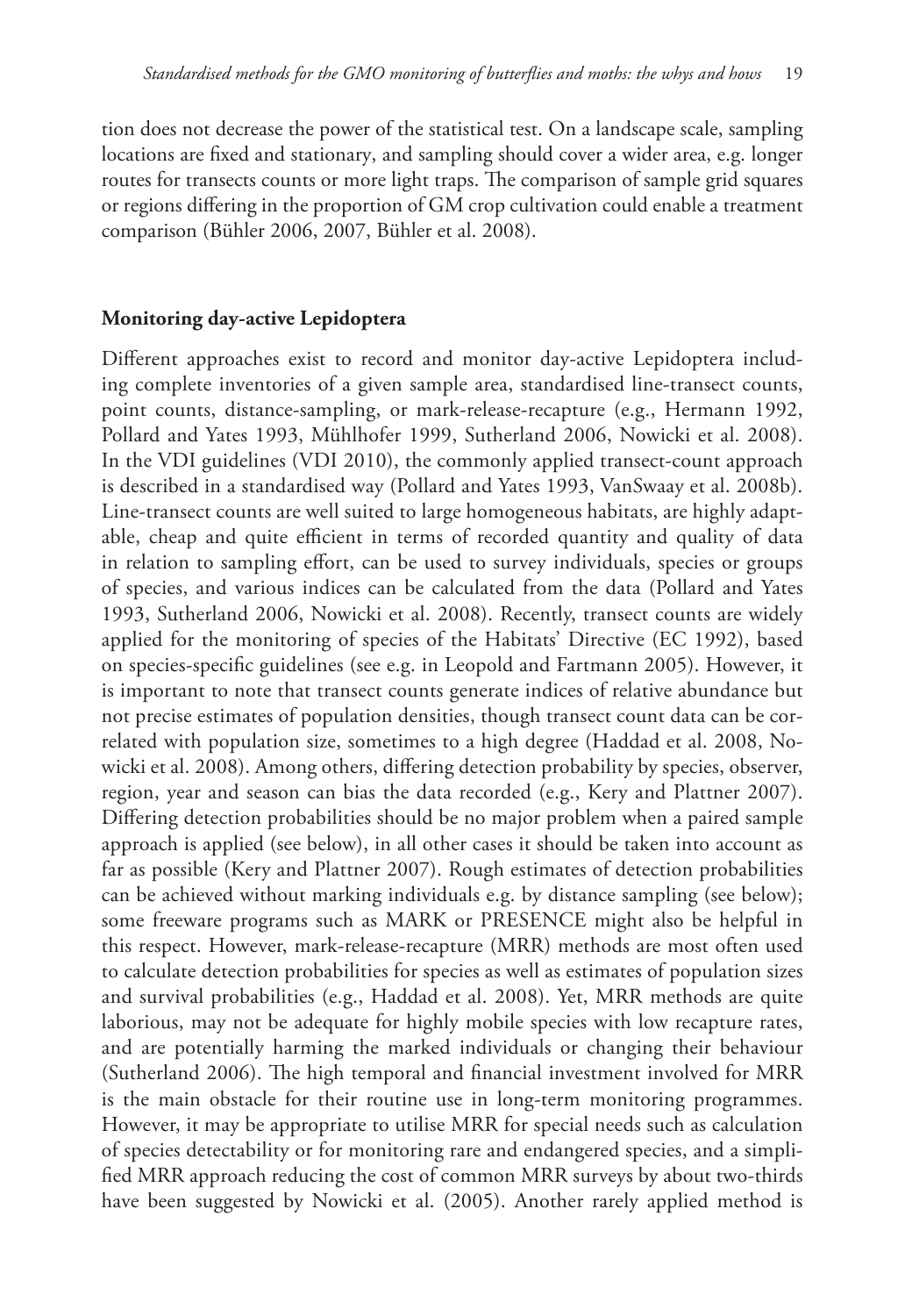distance sampling combined with line-transect counts, where the distances of the observed butterflies to the transect are recorded. Distance sampling provides estimates of density and detectability, but is a bit more laborious than simple transect counts, and the assumptions for applying this method may not always be met (Sutherland 2006, Nowicki et al. 2008). Due to the above described characteristics, the common transect count method appeared as the most appropriate approach with regard to invested effort and recorded results.

Sampling effort is mainly determined by the number of visits and the length of the transect, and both strongly influence monitoring results. For GMO monitoring we suggested eight visits regularly distributed over the season, in order to cover the seasonal flight periods of all species and generations (see below; VDI 2010). The number of visits is usually a critical factor in maximising species detection (Pellet 2008). Thus, a higher number of visits ensures a better detection of potential adverse GMO effects, because it is not known beforehand which species or which generation of a certain species may possibly be affected. It has been argued that less than eight visits could still produce reliable data for a butterfly monitoring, although this has to be balanced by a higher number of monitoring sites (e.g. several hundreds depending on estimated power, see Roy et al. 2007, Brereton et al. 2011). It also depends on the transect length: longer transects (e.g. 2.5km) may still produce a sufficient number of species and abundance observations with  $4 - 5$  visits per season if counts are done during the predominant flight periods of butterflies (Lang, Bühler and Dolek, unpublished data). However, shorter transects (e.g. 250m) are less species-rich and much more variable in the number of species and individuals being observed (Lang and Bühler 2012), and less than 7 – 10 visits per season will drop monitoring results of observed species number in short transects drastically (Lang, Bühler and Dolek, unpublished data). This is especially true in species-poor agricultural settings, while in species-richer habitats a lower number of surveys may have less effect. In the VDI guidelines (VDI 2010), paired transects along specific GM field and control fields are suggested, i.e. transects would often be of a shorter type requiring a higher number of visits.

Often, day-active moths are also recorded within the framework of butterfly monitoring schemes, which is not generally requested by the VDI guidelines, but only for Burnet Moths (Zygaenidae). In addition, the VDI guidelines include the monitoring of Crambid Snout Moths (Lepidoptera: Pyralidae, Crambinae). The Crambid Snout Moths (Crambinae) are an important subfamily of the Pyralidae of about 80 species occurring in Central Europe with a few abundant species that can regularly be expected at field margins (Küppers 2008, Slamka 2010). Crambid Snout Moths are a useful supplement for the transect counts of adult butterflies as they are wide-spread, common and abundant in agricultural land, easy to catch and the species are easily identified (Slamka 2010). Especially in intensively managed agricultural habitats, the Crambinae might be more prevalent than other Lepidoptera species, thus supporting the GMO monitoring in butterfly-species poor transects (Lang et al. 2011).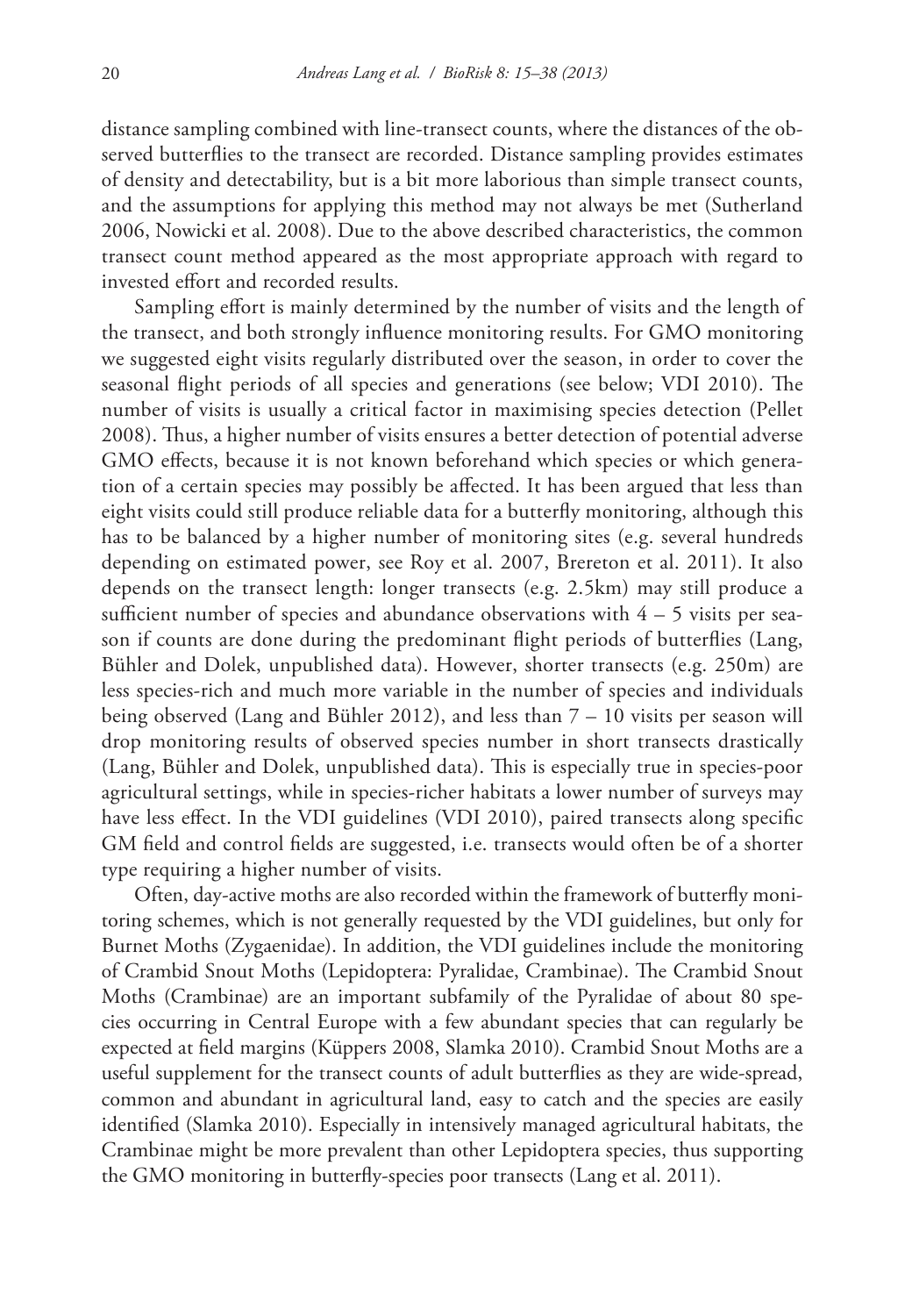## **Monitoring night-active moths**

General surveys of moth diversity are not as common as monitoring of day-active butterflies. Nevertheless, since several decades monitoring schemes exist for the purpose of pest control as several species are harmful to crops like apple (e.g. *Cydia pomonella*) and maize (*Ostrinia nubilalis*), or in forestry e.g. in fir forests (e.g. *Lymantria monacha*). Recently, the interest in conservation monitoring of moths increased, and a few national organizations implemented first monitoring networks (Groenendijk and van der Meulen 2004, Parsons 2004).

The most effective and widely used method to assess the moth fauna is light trapping (Southwood and Henderson 2000). It utilises the moths' phototropic behaviour by attracting them to an artificial light source. Alternatives are pheromone and bait trapping which make use of the mating and foraging behaviour. In the case of a comparative monitoring of one or more sites light trapping is the most effective method to assess a diverse and representative portion of the moth fauna. Like the above described transect counts, light trap catches generate relative abundance and not population densities. Species are attracted to light traps in a species-specific amount and different numbers of attracted individuals of different species do not necessarily reflect different population densities.

The general problem of light trapping is that the individuals are *attracted to* the trap – thus it is not directly possible to draw a conclusion from the location where the species have been trapped to the habitat they were attracted from (but see Wirooks 2005 for a detailed study of the spatial relationship of light catches and origin of specimens, which may help to address this problem). Unfortunately, attraction to light is dependent on many factors that have an influence on the activity and mobility of species, e.g. the actual and recently prevailing weather conditions (temperature, rainfall, wind) and the attractiveness of the light trap. It is important to account for these factors with regard to a correct interpretation of light trap results. In the VDI guidelines, the method is adjusted to a monitoring of definite plots. Basically, the attraction of moths is limited by reducing the illuminating power to the plot as far as possible. Using a common light trap of the Minnesota type – which is suggested here – gives a few options to limit the catchment area. First, the power of the light source and the spectrum of the light can be influential on the catch. We suggest UV-light (highly attractive to most species, Cleve 1954), with a low total emission of radiation (Fayle et al. 2007) and with a low power (8W). This combined approach attracts individuals within an area of ~50m around the trap under optimum conditions (no moonlight or other competitive light sources) (Wirooks 2005). In addition, the height of the trap is influential. The light source should be adjusted to reduce the horizontal dimension of the catchment area. We recommend installing it just above the plots' vegetation. In habitats/crops with low growing vegetation or when the vegetation is low due to the season, the light source should be adjusted as low as technically possible. For the comparison of the matched-pair design, we assume a similar height of the vegetation in both plots. If the plots' vegetation, however, differs more than one meter in height, catches should be interpreted with some caution.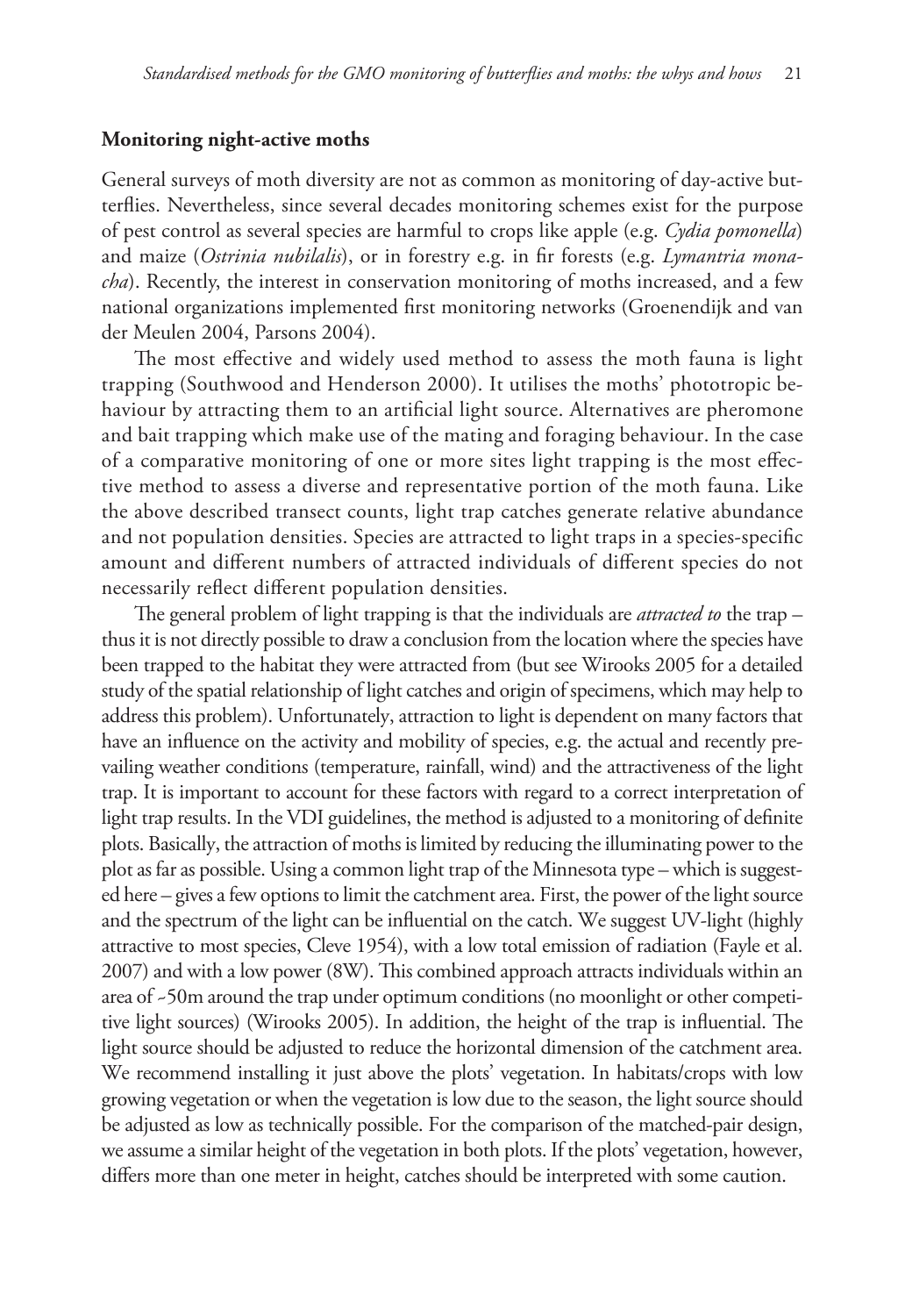In addition to reduce the catchment area, it is obligatory to be well informed about the potential larval food plants in the plots and adjacent habitats in order to conclude on possible indigenous occurrence of the specimens.

In central Europe, moths can be trapped throughout the year. Even in early spring or winter several species are on the wing. For the sake of reducing sampling effort, the monitoring of moths should start in the second half of April and end in late August including at least eight sampling occasions (VDI 2010).

Light trap surveys should wherever possible be performed from sunset to sunrise during dry, dark nights with little wind (anticipated wind speeds  $\lt$  4 Bft), otherwise too few moths are active or attracted to the traps. It is essential to install death traps using e.g. chloroform as a killing agent, and provide structures to hide within the trap. This avoids external damage to the wings caused by flying individuals and wing patterns are essential for species identification. All specimens are identified and counted in the laboratory, which ensures a high quality and reliability of species identification, and specimens can be stored as evidence. Species that can only be distinguished by genital-morphology are assigned to a species complex, thus preventing misidentification by less experienced experts.

## **Monitoring lepidopteran larvae**

So far, the monitoring of butterflies and moths has been strongly biased to adults (Nowicki et al. 2008), although the larvae of many native species can be recorded quite reliably (Hermann 1999). In the VDI guidelines, a list of 50 species is presented of which the larvae of a subset of at least five species should be monitored within a GMO monitoring (see below; VDI 2010). The species selection is based on a strong relation of the larvae to habitats predominant in the agricultural environment, such as fields, field margins, grassland and hedgerows, as well as on their detection and identification possibilities. The analysis and choice of species is based on experiences of the VDI working group and a literature survey (e.g., Ebert and Rennwald 1991, Ebert 1994-2003, Ebert 2005), additionally supported by the input of 27 lepidopteran experts, who answered to a questionnaire. Nevertheless, knowledge on species and larvae occurring in agro-ecosystems is limited but rapidly increasing, hence the presented species list should be checked and up-dated regularly, to allow for correction in species-specific monitoring methods, species determination, habitat use, conservation biology, or known impacts of GM plants.

Recently, the study and monitoring of larvae has received more attention (e.g., Hermann 2007). However, standardised and quantitative methods for a routine monitoring of larvae have not generally been developed, with only a few exceptions, mainly for species of the annexes of the Habitats' Directive (EC 1992) or other species of high conservation interest. Hence, the larval monitoring presented in VDI (2010) is breaking new ground to some extent. In our view, it is essential to start with the respective host plants rather than with a sole and limited focus on the lepidopteran species itself.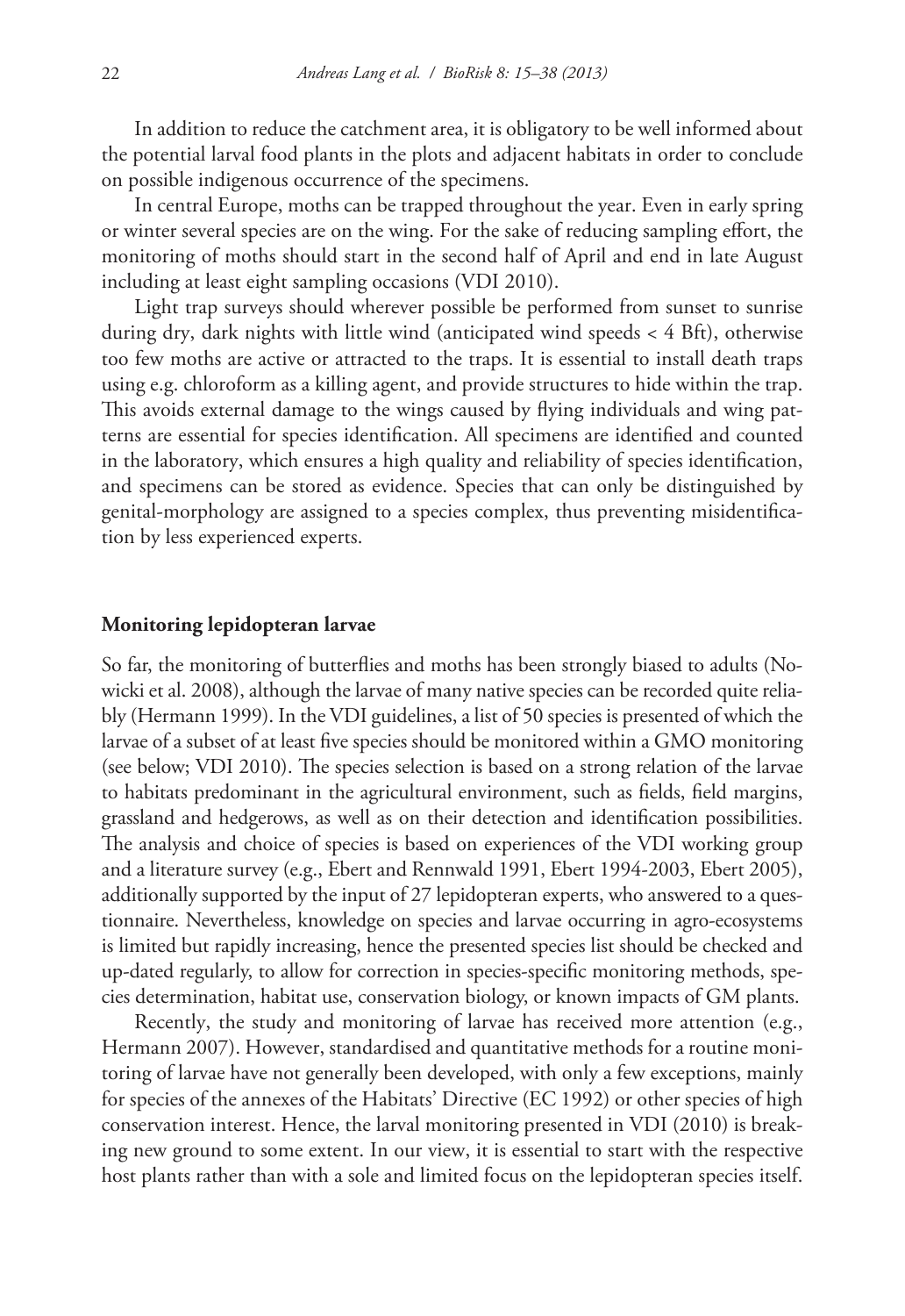These host plants must be monitored for larvae by visual search according to a certain standardised protocol (see Annex in VDI 2010). Admittedly, the efficiency of a visual search approach depends on the current knowledge on larval biology and the (increasing) experience of the recording persons, which adds a certain amount of uncertainty and is difficult to assess in terms of standardisation. It is obvious that monitoring of larvae is more time consuming than monitoring adults per transect counts or light traps. Lang et al. (2011) tested the efficiency of the larval survey described in the VDI guidelines. They concluded that monitoring of larvae in agro-ecosystems is feasible and cost-efficient if the involved host plants and Lepidoptera species are common and abundant in arable land, and sufficient knowledge on the biology of the respective larvae exist. Thus, a monitoring of nettles (*Urtica*) was suggested (Lang et al. 2011), which are abundant plants in arable land (Gathmann et al. 2006), often grow in margins along fields, and host several larvae of common Lepidoptera species (Ebert 2005). In landscapes with a high proportion of bushes and hedgerows, beating samples on abundant shrub species that host common species can aid in collecting larvae in such habitats (IOBC/WPRS 1975). Generally, beating and visual search are two completely different sampling methods, which are applied in order to record different species groups. As a rule, visual search of host plants other than *Urtica* was reported to be laborious and to yield only low numbers of recorded larvae (Lang et al. 2011). Therefore, visual search of host plants other than nettles appears less suitable for a general routine monitoring (Lang et al. 2011). It may be used in a more case-specific and supplementary way, e.g., if certain species (groups) are to be monitored for protection purposes or if some species are known to occur abundantly (e.g., Lindzey and Connor 2011). However, this result might to a certain extent be driven by a lack of detailed knowledge on suitability of host plants, seasonal and diurnal timing, larval behaviour, and preferred plant parts. Often, this kind of knowledge is presented in handbooks, and is also included in the VDI guidelines to some extent (VDI 2010), but the development of larval studies of threatened species and especially species of the annexes of the Habitats` Directive shows that detailed studies of certain species can also generate new methodologies on larval monitoring (see examples in Dolek and Geyer 2005, Dolek 2006, Leopold and Fartmann 2005).

# **The hows: the approach of the VDI guidelines**

As the European Community itself (EC 2001, 2002) demands a scientifically thorough monitoring plan in case of GMO releases, a comprehensive and multipart framework needs to be developed and established. The guidelines (VDI 2010) summarize methodologies on the monitoring of Lepidoptera from the choice of methods for surveying butterflies and moths in the field, the timing and frequency of fieldwork, over the appropriate design of study areas to a framework of data analysis and quality control. The suggested methodologies are based on well-established and widely applied procedures,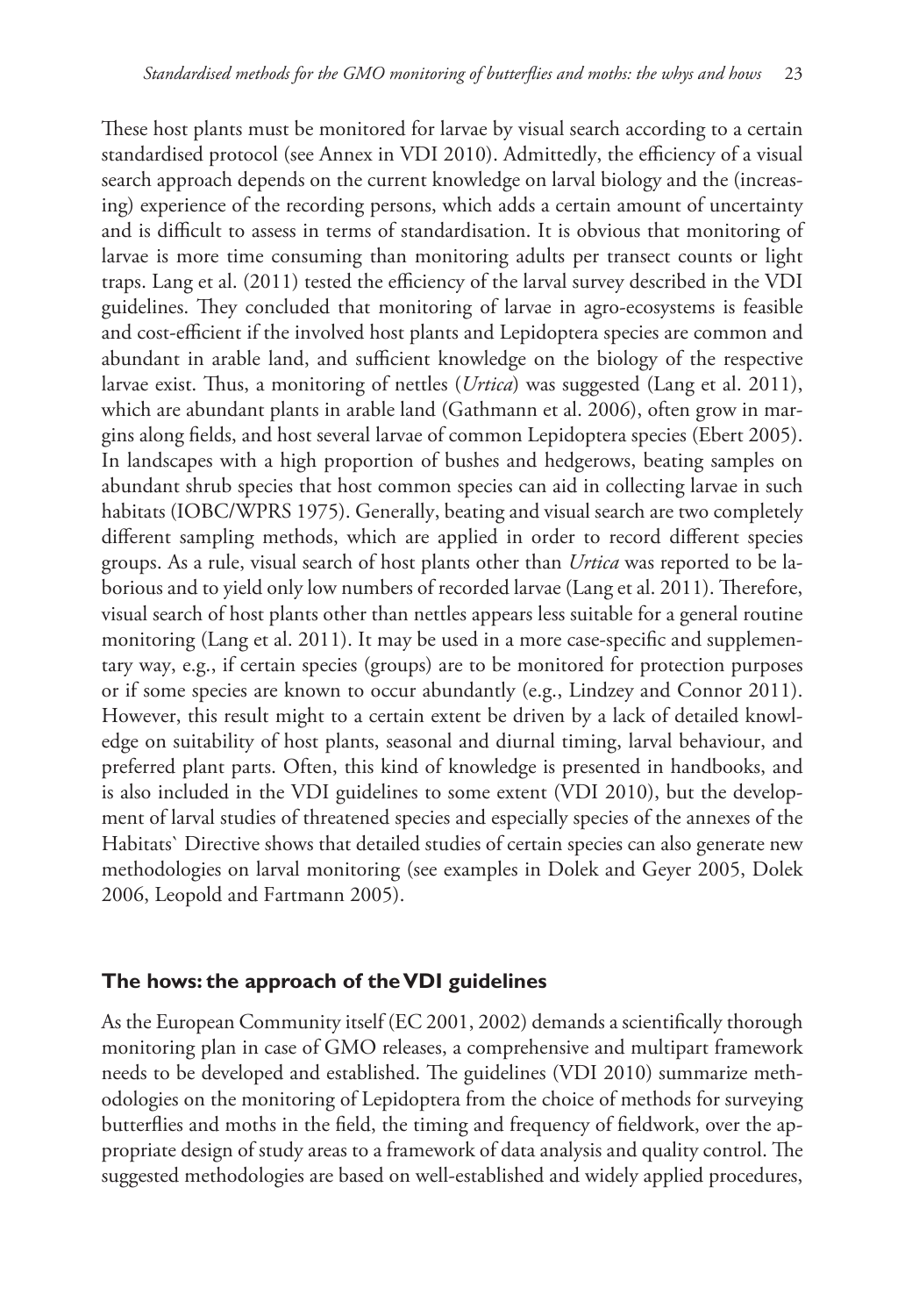but they are adapted to the specific requirements of GMO monitoring plans in agricultural landscapes. For fieldwork, the guidelines are structured in two pillars:

Pillar I: Survey of imagines. Species inventory and abundance of adult Lepidoptera are collected.

Pillar II: Survey of larvae. Abundance of larvae of selected species are recorded on host plants.

Both pillars supplement each other and have a different focus. In a monitoring plan, both must be applied.

## **How to survey butterflies and moths?**

Within Pillar I the general survey of Lepidoptera is performed by two methods: Standardized transect counts during the day and light-traps during the night. Both methods are widely applied, but had to be adapted to suit the specific requirements of a monitoring scheme in an agricultural landscape.

To cope with the species-poor habitats, transect counts during the day include besides butterflies (Papilionidea et Hesperioidea) and burnet moths (Zygaenidae) additionally crambid snout moths (Crambinae). Some species of these crambid snout moths are widespread and abundant. They also occur on grassy field margins. Transects are split into sections of 50m length, if possible, each transect should be 20 sections long. However, transects of a length of  $1 \text{km}$  ( $20 \times 50 \text{m}$ ) may not always be possible, and we consider a transect length of 250m the minimum length necessary in species-poor agricultural land. Appropriate weather conditions, speed of walking pace, general procedure, and additional parameters are defined in the guidelines.

Light traps with low illuminating power have to be used that do not attract individuals over longer distances in order to assess site-specific moth communities (see above). For the same reason, light traps must be located at least 50m from the edge of the habitat type studied. Field margins and hedgerows are usually narrow, linear landscape structures and, in this case, the location of light traps must be adapted adequately. In every case, light traps should not or as low as possible project vertically above the vegetation. More details of the application of the method are defined in the guidelines.

Within Pillar II certain species or species groups have to be chosen to assess the abundance of their caterpillars. On one hand, it is important that these species are abundant and widespread, and can be found by different field recorders in different regions, thus a statistical treatment among different sites and areas is feasible. On the other hand, regionally relevant species, e.g. rare or protected species, should be taken into account when necessary, too. This limits the choice in species-poor agricultural landscapes strongly. A list of suggested species is given in the guideline. Depending on the individual species, search must be adapted; two methodologies may be applied: visual search or beating method.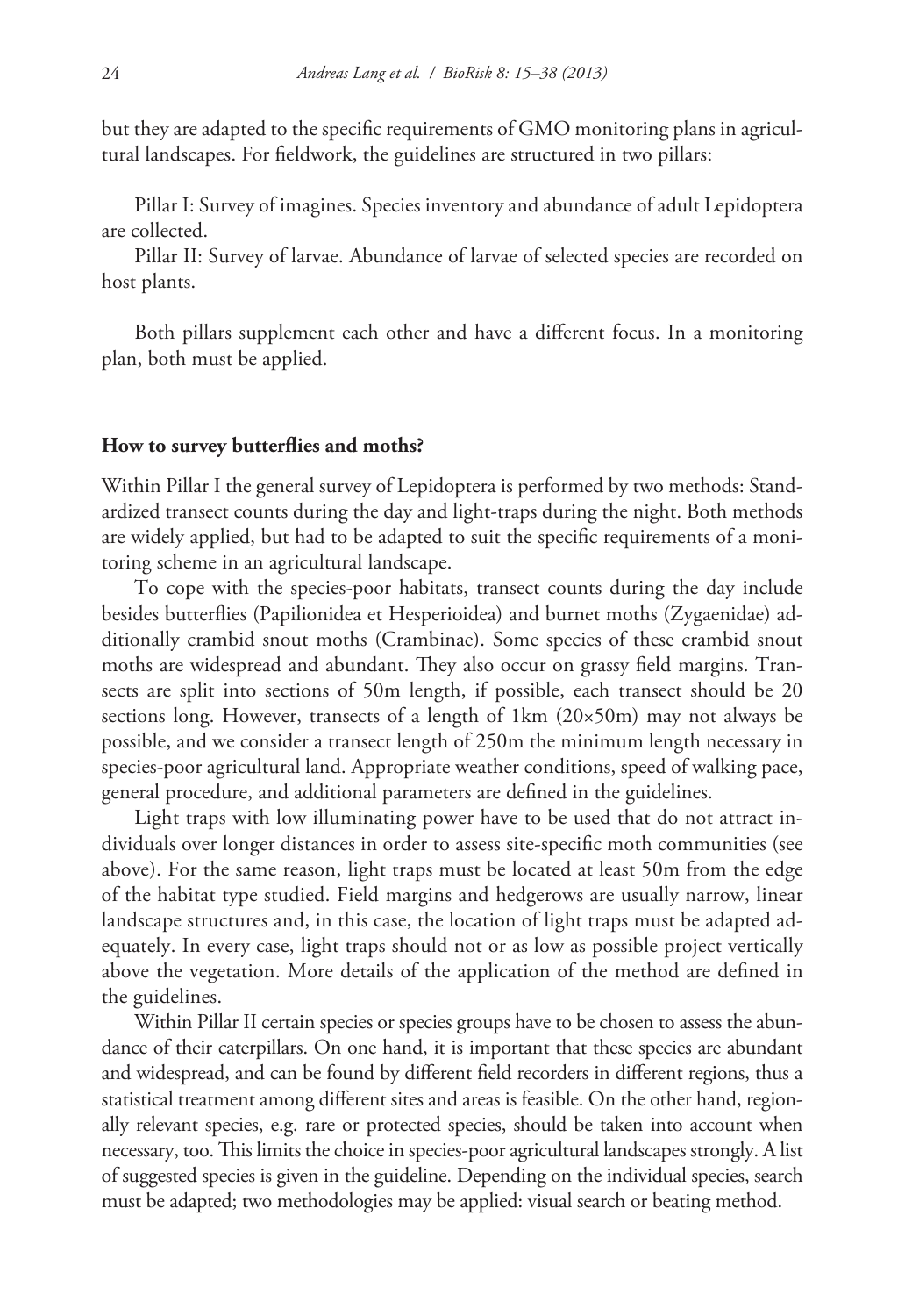Visual search should be "success-oriented" (Hermann 1999), based on a sound knowledge of the behaviour of the caterpillars of the individual species. Only species that can be detected reliably should be considered. At least 50 suitable host plants or 20m2 of host plant area must be searched for each species and each site.

For species living on shrubs and trees the beating method is applied (Sutherland 2006). A beating tray is held underneath the branch, which is then beaten with a stick applying two short consecutive hits. These double hits are counted as a single strike. If possible, 100 double hits must be performed for each host plant type per site. More details are described in the guidelines.

#### **When and how often go to the field?**

Within Pillar I eight surveys have to be conducted between mid of April and end of August. This is a reduced approach compared to established monitoring schemes in order to minimize effort. The surveys have to be evenly distributed. The period from mid of April to end of August consists of nine half-month periods, the first or the last one may be omitted. If a prolonged period of bad weather prevents a survey in time it may be postponed to the following survey period.

Within Pillar II the timing for the counts of the larvae has to be adjusted to the species-specific activity periods. If the species produces a second generation, larvae have to be searched after both imaginal generations.

#### **How to design study plots to gain optimal results?**

In the guidelines, a paired field approach of GM fields and non-GM fields is applied to reduce secondary environmental influences. The two monitoring sites of one pair should be situated in a distance of 2–10km under the same natural conditions, to make them similar enough while avoiding an influence of GM on the non-GM monitoring site. All fieldwork within Pillar I and Pillar II is applied following this design.

As GM crops may be grown each year in different fields, while effects of GM may occur later or cumulative, two networks of mobile and stationary plots are described in the guideline. The mobile monitoring sites follow GM crops and are monitored during the year of GM crop use and, for field margins and hedgerows, the year following GMO cropping (see Figure 1). All field methods are applied in field margins and hedgerows, light traps additionally within the field, the latter only during the year of GM growth. The plot design of the paired, local approach must fulfil the following requirements: it must detect predefined effects with a specific probability, in-field and off-field effects, and regional and trans-regional effects. The monitoring plan has to include a prospective power analysis to determine the necessary sample size.

In addition, stationary plots must be established in the respective bio-geographic region, when GM crops are started to be grown in this region. Sampling sites and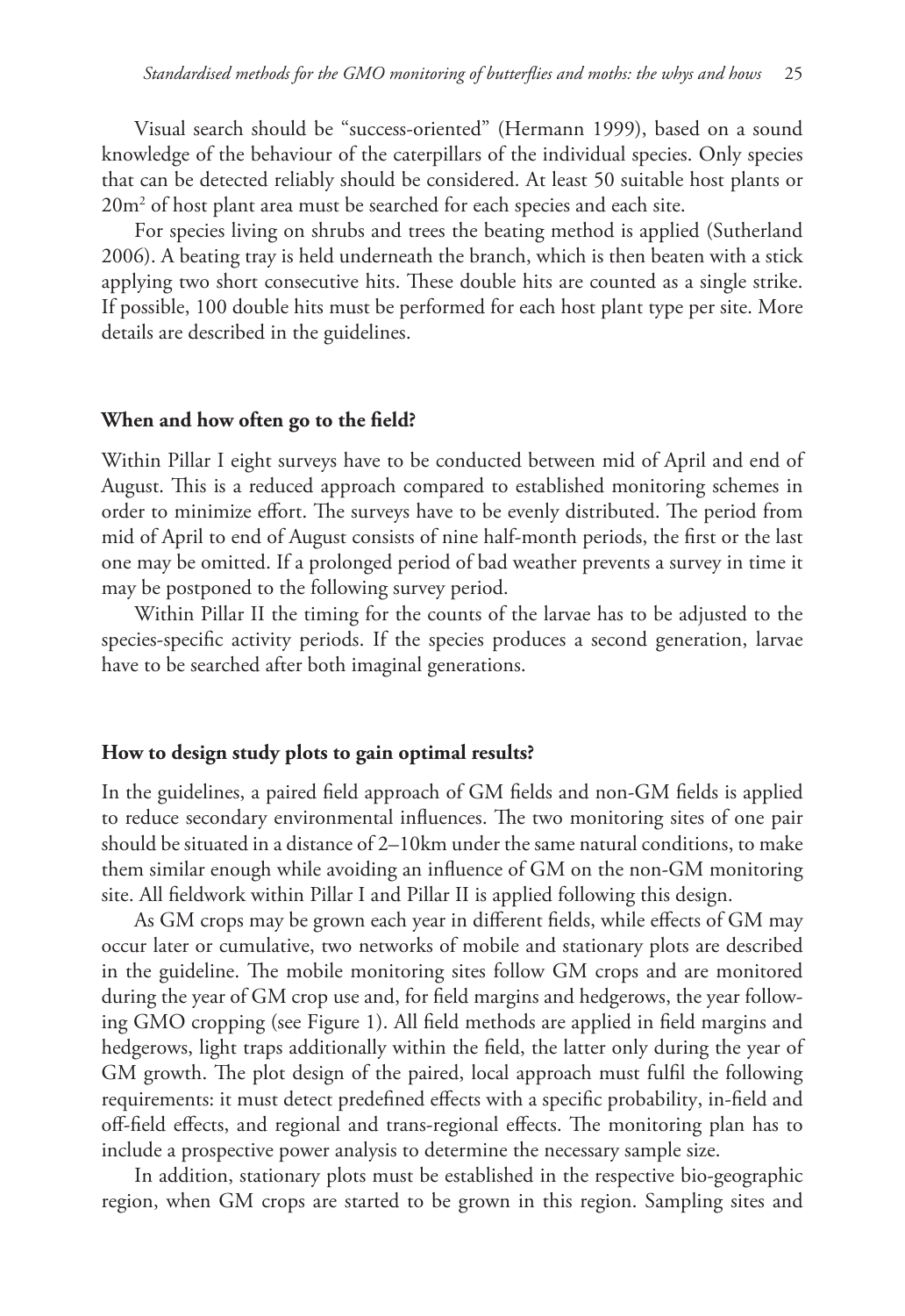

**Figure 1.** Mobile sites: schematic design of the paired field approach (GM fields and non-GM fields, with field margins) and the different samples to be taken during two years.

transects are fixed and will be regularly sampled during the established monitoring period. As currently the consent for GM crops is ten years in Europe, a monitoring period of at least eight to ten years is proposed (VDI 2010).

#### **How to analyse data?**

A complex framework, as it is the case in GMO monitoring, produces complex data sets. Therefore, consultations with professional statisticians are necessary during planning, implementation, and analysis of data. As a first approach, some basic procedures are suggested and described in the guidelines. Here, we only shortly summarise these procedures, for further particulars we refer to the VDI guidelines. In general, the analysis is based on a paired sampling comparing GMO monitoring sites with corresponding non-GMO sites. Due to the data structure of abundance counts a Poisson regression is favoured, but a standard regression may also be calculated after appropriate transformation of the data (generalised linear models). Additional co-variables have to be considered.

Besides these difference tests, equivalence tests may be applied. They examine whether an observed difference from a selected control can be regarded as equivalent.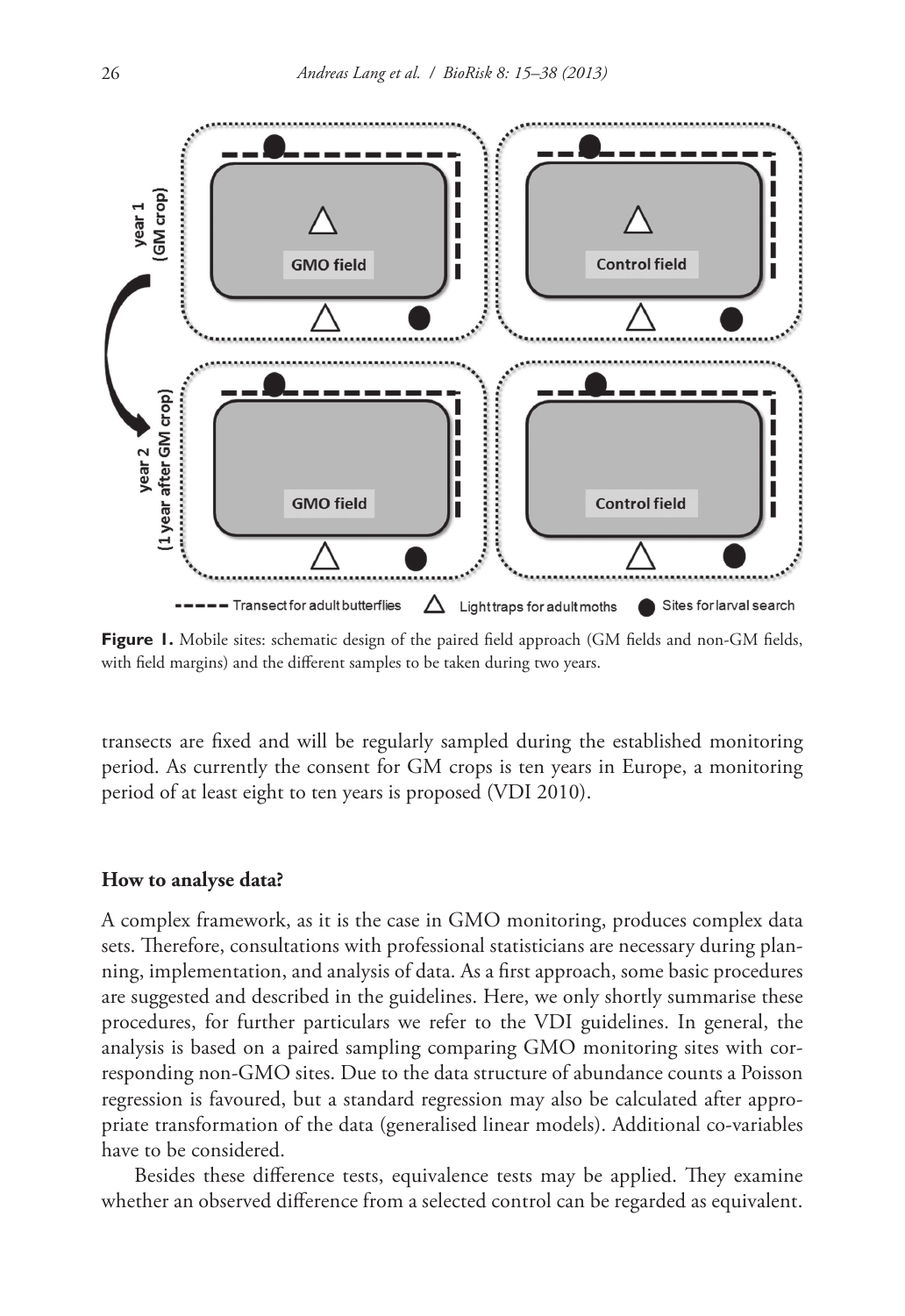The test is designed to find a significant equality as opposed to a significant difference, in other words null hypotheses and alternative hypotheses are turned around compared with difference tests. This approach is commonly used in the risk assessment of practical applications.

Population trends may be analysed using Mann-Kendall trend in the freeware program TRIM. This test can also be used to test differences between population trends in the GMO and non-GMO monitoring sites for the presence of a trend throughout the monitoring period, by determining annual differences in count data and testing such a difference of time series for a trend.

Finally, a statistical procedure is suggested, i.e. a randomisation method including a kernel density estimation, if only a small number of fields with GMO crops are cultivated and a paired comparison is not possible due to the small sample size.

# **How to assure quality of work and data?**

A prospective power analysis is essential for a GMO monitoring plan, as it serves to estimate the sample size necessary to detect effects of a certain degree and/or to assess the likelihood of a given monitoring design to detect potential effects (Cohen 1988, Di Stefano 2001). A prospective power analysis requires prior knowledge of the data variance, which can be taken from preliminary trials, existing databases or from the literature (e.g., Lang 2004, Aviron et al. 2009, Lang and Bühler 2012). An 80% power is often used and considered adequate for experimental studies and GMO monitoring (Lang 2004, Perry et al. 2003). Depending on the specific circumstances, however, higher degrees of statistical power or lower effect sizes to be detected may be appropriate (Di Stefano 2003), e.g. for protected and vulnerable species.

The competence of the field observers is a fundamental requirement for assuring data quality. As an additional check, a certain amount of counts must be duplicated as double-blind trials. Plausibility testing of data and reports is a further useful quality control. A coordination centre for the collection and evaluation of data can also serve to assure and enhance the quality of a GMO monitoring plan.

# **General discussion and conclusions**

The VDI guidelines (VDI 2010) provide the state-of-the art of a GMO monitoring of Lepidoptera as required by the European Community (EC 2001, 2002). They describe the best possible treatment of the demands of a lepidopteran GMO monitoring, accounting for the discussed difficulties, constraints and uncertainties as far as possible. The guidelines describe and ensure a suitable approach for a powerful and cost-efficient monitoring by:

(i) application of standardised sampling techniques,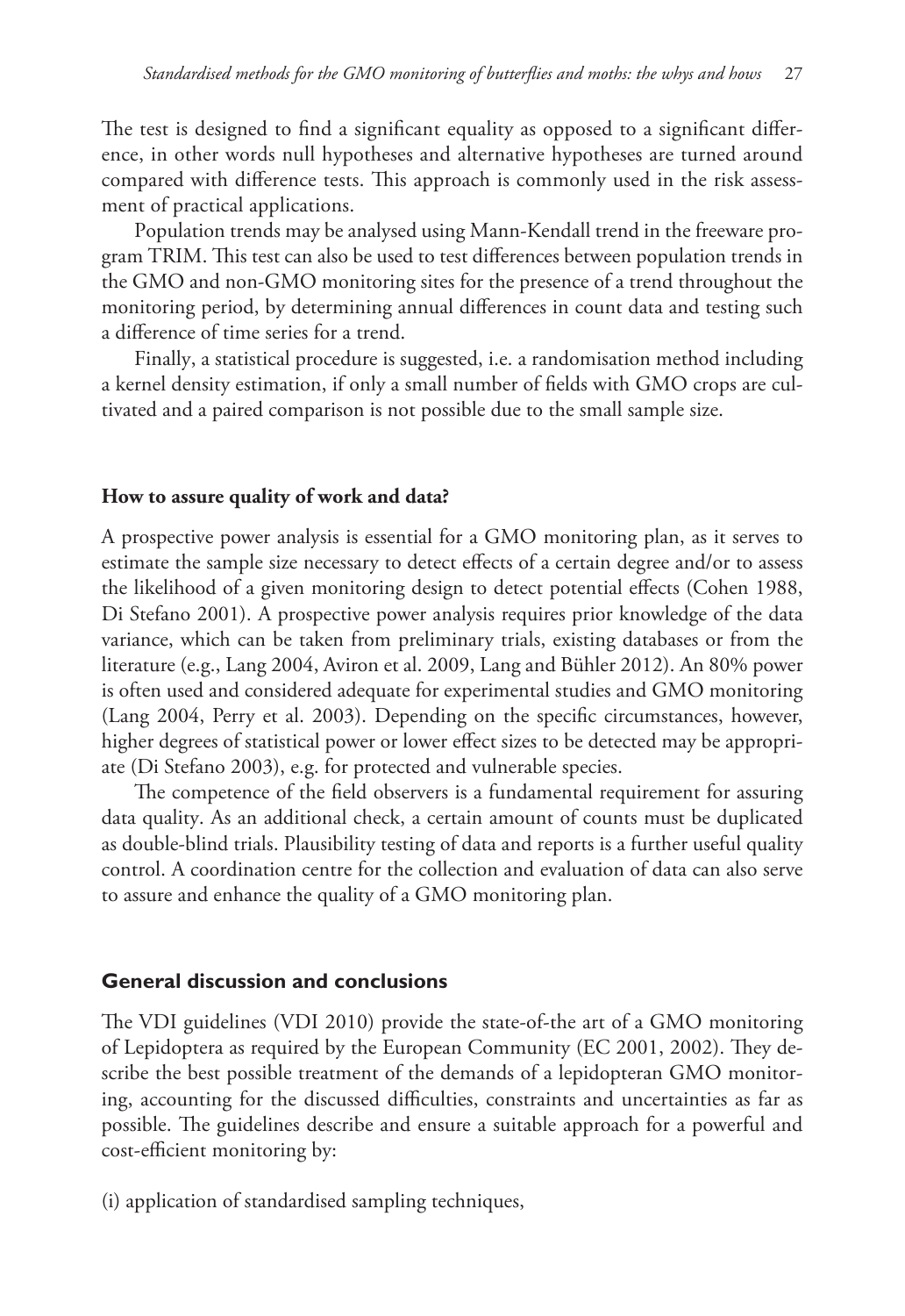- (ii) diverse collection methods (transect counts, light traps and larval search) yielding a comprehensive and informative data set,
- (iii) sufficient and efficient monitoring intensity (number of visits and samples, etc.),
- (iv) paired sample approach for GMO and GMO-free sites reducing interfering environmental heterogeneity and increasing statistical power,
- (v) accounting for different spatial scales of monitoring,
- (vi) sample size or power estimation to plan for the appropriate numbers of samples to be taken,
- (vii) various appropriate statistical methods to analyse the data set, and
- (viii) giving instructions on data and organisational management.

Several aspects may interfere with the information value of the monitoring and should be kept in mind. Landscape patterns can strongly influence butterfly and moths species number, and effects of farming practice may differ between different landscapes (e.g. Weibull et al. 2003, Rundlöff and Smith 2006, Merckx et al. 2009a). It is therefore important to analyse monitoring data in a stratified approach on a regional level, which also decreases the necessary sample size to detect a given effect (Lang and Bühler 2012). Other interfering variables in (arable) landscapes include habitat type and structure, especially in field boundaries, e.g. the occurrence of host plants for larvae and nectar plants for adults (Settele et al. 2009a). Ideally, such variables should be recorded additionally and introduced as co-variables in the analysis of monitoring results (e.g., through a vegetation survey or estimates of the density of nectar plants, see VDI 2010).

Although the inclusion of abundant Crambid Snout Moths occurring in grassy field margins helps to overcome the possible problem of low abundance and few species, the necessary sample size (according to the prospective power analysis) may be extremely high and impracticable when the abundance of single species are to be analysed (Lang 2004, Aviron et al. 2009). In such cases, the analysis of patch occupancy (presence-absence data) would be a recommendation requiring a lower sample size (Royle and Nichols 2003, McKenzie and Nichols 2004, Lang and Bühler 2012). Another approach is to pool species by assigning them to ecological traits, e.g. with respect to their mobility or larval food plant (Mattila et al. 2008, Lang and Bühler 2012). Nevertheless, effects on rare or cryptic species may still be difficult to detect (e.g. Kéry and Plattner 2007), and species-specific approaches must be applied additionally. Again, the development of monitoring methods for species of the Habitats' Directive provides a good example.

Butterfly populations show highly dynamic annual fluctuations due to environmental factors (Van Strien et al. 1997, Wilson and Roy 2009), which can prevent the uncovering of cause-effect relationships of trends with regard to a certain factor of interest, e.g. of a GMO effect (Fleishmann and Murphy 2009). In addition, highly mobile adult Lepidoptera can be recorded off the localities where the original causes for a change in their abundance occurred. Therefore, the monitoring of any trends of Lepidoptera populations requires longer-time series or pair-wise comparisons to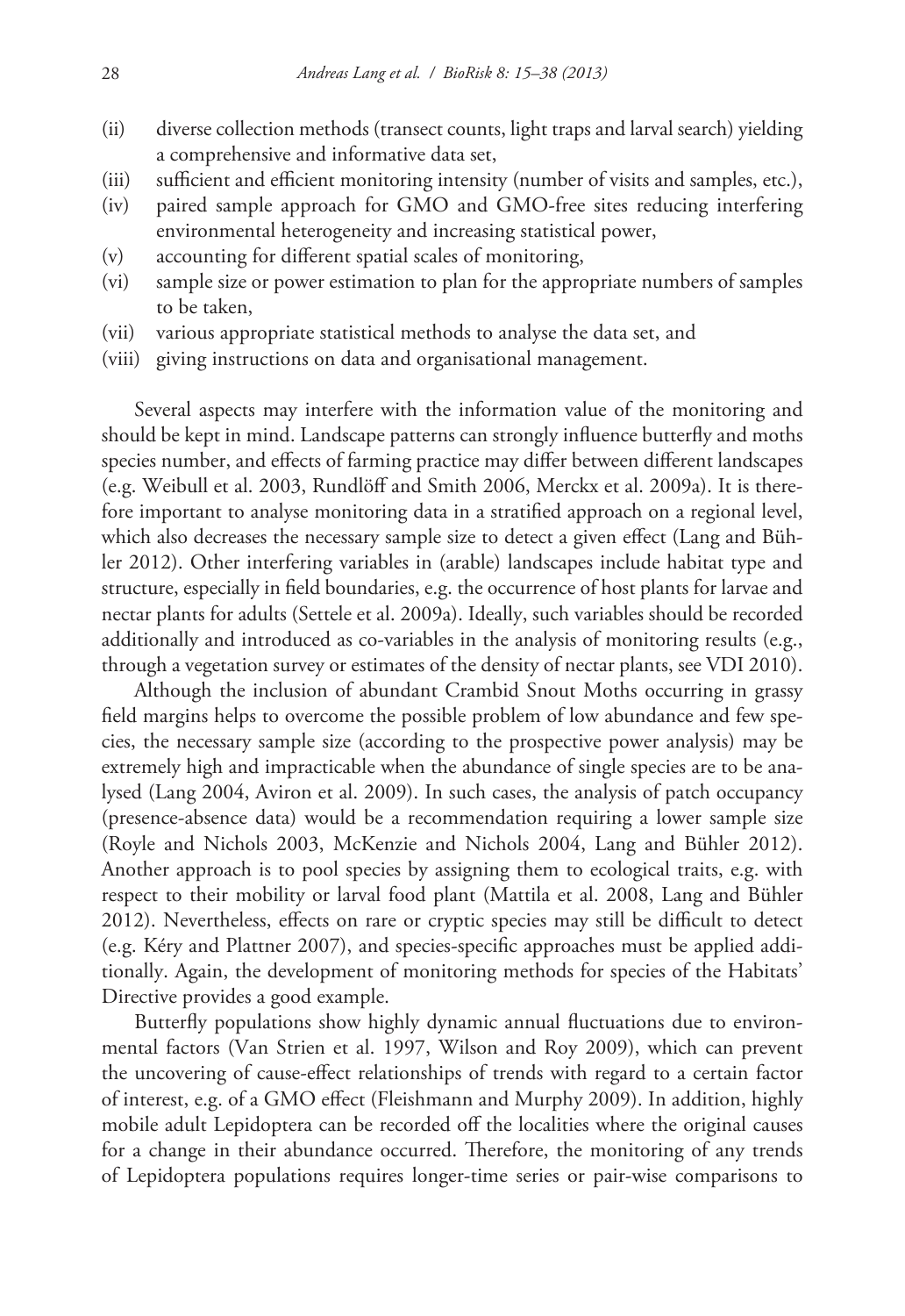separate natural between-year fluctuations from actual trends and underlying causes (Roy et al. 2001). In the VDI guidelines, such pair-wise comparisons are of extreme importance in order to be able to interpret possible effects and trends (Bühler 2006, 2007, Bühler et al. 2008). The recording of larvae allows for assigning effects locally, which may be supported by analysing only a certain subset of the observed adults such as stationary species (Lang and Bühler 2012).

Many environmental studies examine effects by using biodiversity indicators such as species richness and abundance, or various diversity indices (e.g., Weibull et al. 2003, Roth et al. 2008). These indicators are considered as easy to measure, as appropriate approximations to general biodiversity, and are thus popular and wide-used (Filippi-Codaccioni et al. 2010). Sometimes, information on species richness and on abundant, widely distributed species can provide information on occurrence of rare species (Thomas 2005, Thomas et al. 2004, Pearman and Weber 2007). However, the possible impact of a transgenic crop will most likely differ among the species, because the species are differing in their susceptibility to a given stressor (e.g. Peacock et al. 1998) or are exposed to a different degree to the stressor (e.g. Traxler et al. 2005). Using indicators or sum parameters such as species richness may mask adverse effects on certain (specialist or rare) species, thus possibly having poor ecological relevance and causing misleading conclusions (Filippi-Codaccioni et al. 2010, Rosin et al. 2012). Therefore, analysing a species assemblage with respect to certain classifications reflecting ecological or functional traits of the involved species is a recommended approach in comparison to solely considering abundance and species number (e.g. Aviron et al. 2007b, Lang and Bühler 2012). Often, sum indicators require lower sample sizes and are less laborious than the recording of single species (Lang and Bühler 2012), however, care should be taken not to miss possible effects on single vulnerable species of conservation concern (Filippi-Codaccioni et al. 2010, Rosin et al. 2012, see also above discussions). Theoretically, GMO cropping may have impacts on many aspects of butterfly life histories, on larval survival and overwintering mortality, on residence time, or movement in landscape, to which abundance and species richness indices may not be sensitive enough indicators. Also, a monitoring approach of a more experimental than observing kind could be feasible, e.g. experimentally exposing lepidopteran larvae in the field to different GM crop intensities. Apart from its given application value, the VDI guidelines constitute a good starting point and can stimulate more in depth research on the possible effects of GM crops and monitoring issues. The study on the recording of larvae along field margins by Lang et al. (2011) may serve as an example for such in-depth research inspired by the VDI guidelines.

It is important for monitoring programmes to be cost-effective, which is not equivalent to being cheap, but means generating data of high (or sufficient) quality with an acceptable and justified effort (Lovett et al. 2007). For this, an iterative quality control of the monitoring results is paramount, regularly checking the relation between invested efforts and value of generated data, and continuously adapting the monitoring programme to scientific progress and new knowledge (Lindenmayer and Likens 2010).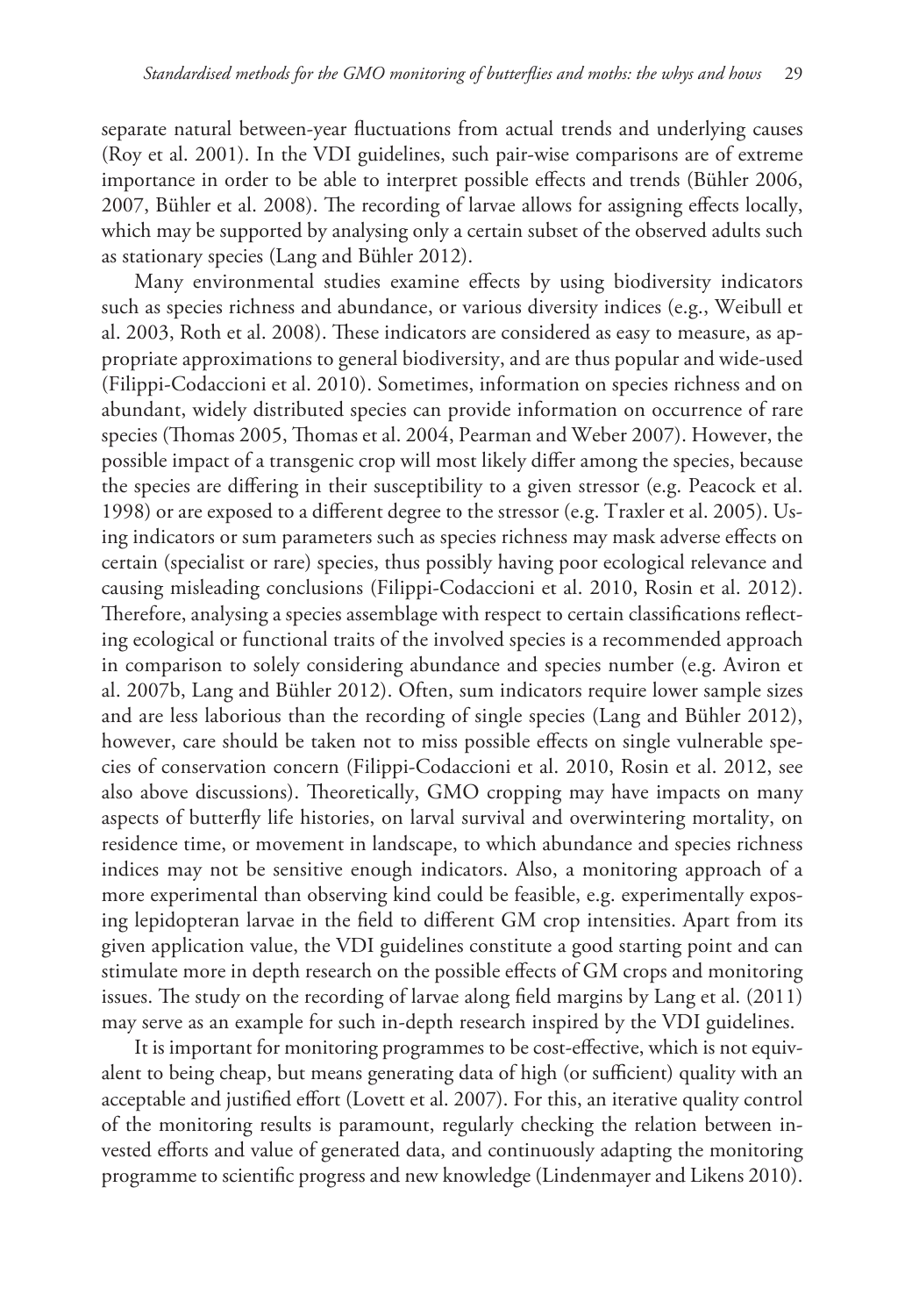# **Acknowledgements**

Many thanks to the VDI for the good cooperation and support, and to all colleagues who were involved in the development of the guidelines. We thank two anonymous reviewers for their critical and helpful comments.

# **References**

- Aviron S, Kindlmann P, Burel F (2007a) Conservation of butterfly populations in dynamic landscapes: The role of farming practices and landscape mosaic. Ecological Modelling 205: 135–145. [doi: 10.1016/j.ecolmodel.2007.02.012](http://dx.doi.org/10.1016/j.ecolmodel.2007.02.012)
- Aviron S, Jeanneret P, Schüpbach B, Herzog F (2007b) Effects of agri-environmental measures, site and landscape conditions on butterfly diversity of Swiss grassland. Agriculture, Ecosystems and Environment 122: 295–304. [doi: 10.1016/j.agee.2006.12.035](http://dx.doi.org/10.1016/j.agee.2006.12.035)
- Aviron S, Sanvido O, Romeis J, Herzog F, Bigler F (2009) Case-specific monitoring of butterflies to determine potential effects of transgenic Bt-maize in Switzerland. Agriculture Ecosystems Environment 131: 137–144. [doi: 10.1016/j.agee.2009.01.007](http://dx.doi.org/10.1016/j.agee.2009.01.007)
- Bachellard P, Bérard R, Colomb C, Demerges D, Doux Y, Fournier F, Gibeaux C, Maechler J, Robineau R, Schmit P, Tautel C (2007) Guide des papillons nocturnes de France. Delachaux et Niestlé, Paris: 1–287.
- Brereton TM, Cruickshanks KL, Risely K, Noble DG, Roy DB (2011) Developing and launching a wider countryside butterfly survey across the United Kingdom. J. Insect Conserv 15: 279–290. [doi: 10.1007/s10841-010-9345-8](http://dx.doi.org/10.1007/s10841-010-9345-8)
- Brunzel S, Plachter H (1999) Bewerten mit Tagfaltern im Naturschutz. In: Settele J, Feldmann R, Reinhardt R (Eds) Die Tagfalter Deutschlands. Stuttgart, Ulmer: 186–213.
- Bühler C (2006) Biodiversity monitoring in Switzerland; what can we learn for general surveillance of GM crops? J. Consum. Prot. Food Safety 1: 37–41.
- Bühler C (2007) Wunsch und Wirklichkeit—Wie lässt sich ein GVO-Monitoring kosteneffizient realisieren? In: Bundesamt für Naturschutz (BfN) (Ed) GVOMonitoring vor der Umsetzung. Naturschutz und Biologische Vielfalt 49: 57–69.
- Bühler C, Birrer S, Kohli L, Martinez N, Plattner M, Roth T (2008) Erhebungsdesign und– Methoden für ein GVP-Monitoring Schweiz. Unpublished report to the Bundesamt für Umwelt (BAFU), Bern.
- Cleve K (1954) Einfluß der Wellenlänge des Lichtes auf den Lichtfang der Schmetterlinge. In: Titschak E (Ed) Deutscher Entomologentag in Hamburg 30. Juli bis 3. August 1953. – Jena (Fischer): 107–113.
- Cohen J (1988) Statistical Power Analysis for the Behavioural Sciences. Lawrence Erlbaum, New Jersey.
- Collinge SK, Prudic KL, Oliver JC (2003) Effects of local habitat characteristics and landscape context on grassland butterfly diversity. Conservation Biology 17: 178–187. [doi:](http://dx.doi.org/10.1046/j.1523-1739.2003.01315.x) [10.1046/j.1523-1739.2003.01315.x](http://dx.doi.org/10.1046/j.1523-1739.2003.01315.x)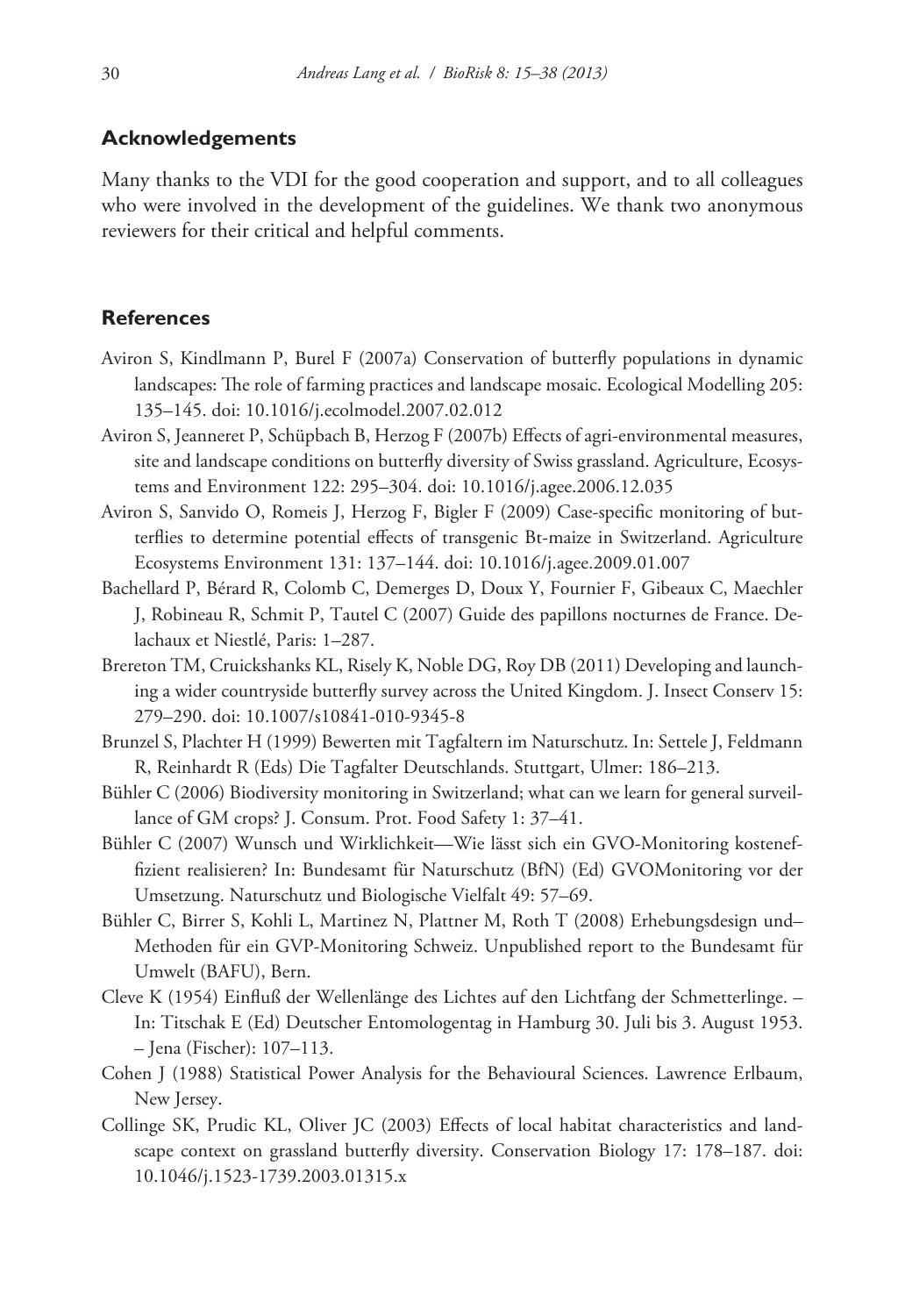- Conrad KF, Woiwod IP, Parsons M, Fox R, Warren MS (2004) Long-term population trends in widespread British moths. Journal of Insect Conservation 8: 119–136
- Di Stefano J (2001) Power analysis and sustainable forest management. For. Ecol. Manage. 154: 141–153. [doi: 10.1016/S0378-1127\(00\)00627-7](http://dx.doi.org/10.1016/S0378-1127(00)00627-7)
- Di Stefano J (2003) How much power is enough? Against the development of an arbitrary convention for statistical power calculations. Functional Ecology 17: 707–709. [doi:](http://dx.doi.org/10.1046/j.1365-2435.2003.00782.x) [10.1046/j.1365-2435.2003.00782.x](http://dx.doi.org/10.1046/j.1365-2435.2003.00782.x)
- Dolek M (2006): Die Bedeutung der Larvalökologie bei Artenschutzprojekten. In: Fartmann and Hermann (Ed) Larvalökologie von Tagfaltern und Widderchen in Mitteleuropa. Abhandlungen aus dem westfälischen Museum für Naturkunde 68 (3/4): 271–280.
- Dolek M, Geyer A (2005) Apollofalter, Parnassius apollo. In: Doerpinghaus A, Eichen C, Gunnemann H, Leopold P, Neukirchen M, Petermann J, Schröder E (Ed) Methoden zur Erfassung von Arten der Anhänge IV und V der Fauna-Flora-Habitat-Richtlinie. Naturschutz und Biologische Vielfalt, 188–195.
- Dolezel M, Heissenberger A, Gaugitsch H (2005) Ecological Effects of Genetically Modified Maize with Insect Resistance and ⁄ or Herbicide Tolerance. Bundesministerium für Gesundheit und Frauen, Sektion IV, Wien, Austria.
- Dover JW, Rescia A, Fungarino S, Fairburn J, Carey P, Lunt P, Dennis RLH, Dover CJ (2010) Can hay harvesting detrimentally affect adult butterfly abundance? Journal of Insect Conservation 16: 413–418. [doi: 10.1007/s10841-010-9267-5](http://dx.doi.org/10.1007/s10841-010-9267-5)
- Duffield SJ, Aebischer NJ (1994) The effect of spatial scale of treatment with dimethoate on invertebrate population recovery in winter wheat. Journal of Applied Ecology 31: 263–281. [doi: 10.2307/2404542](http://dx.doi.org/10.2307/2404542)
- Ebert G (1994–2003) Die Schmetterlinge Baden-Württembergs. Nachtfalter I-VII. Band 3–9. Ulmer Verlag, Stuttgart.
- Ebert G (2005) Die Schmetterlinge Baden-Württembergs. Band 10, Ergänzungsband. Ulmer Verlag, Stuttgart.
- Ebert G, Rennwald E (Ed) (1991) Die Schmetterlinge Baden-Württembergs. Tagfalter Band 1–2. Stuttgart, Ulmer Verlag.
- EC [European Community] (2001) Directive 2001/18/ EC of the European Parliament and of the Council of 12 March 2001 on the deliberate release into the environment of genetically modified organisms and repealing Council Directive 90/220/EC—Commission Declaration. Official Journal European Communities L106: 1–39.
- EC [European Community] (1992) Council Directive 92/43/EEC of 21 May 1992 on the conservation of natural habitats and of wild fauna and flora. Official Journal European Communities L206: 1–66.
- EC [European Community] (2002) Council decision 2002/811/EC of 3 October 2002 establishing guidance notes supplementing Annex VII to Directive 2001/18/EC of the European Parliament and of the Council on the deliberate release into the environment of genetically modified organisms and repealing Council Directive 90/220/EEC. Official Journal European Communities L280: 1–36.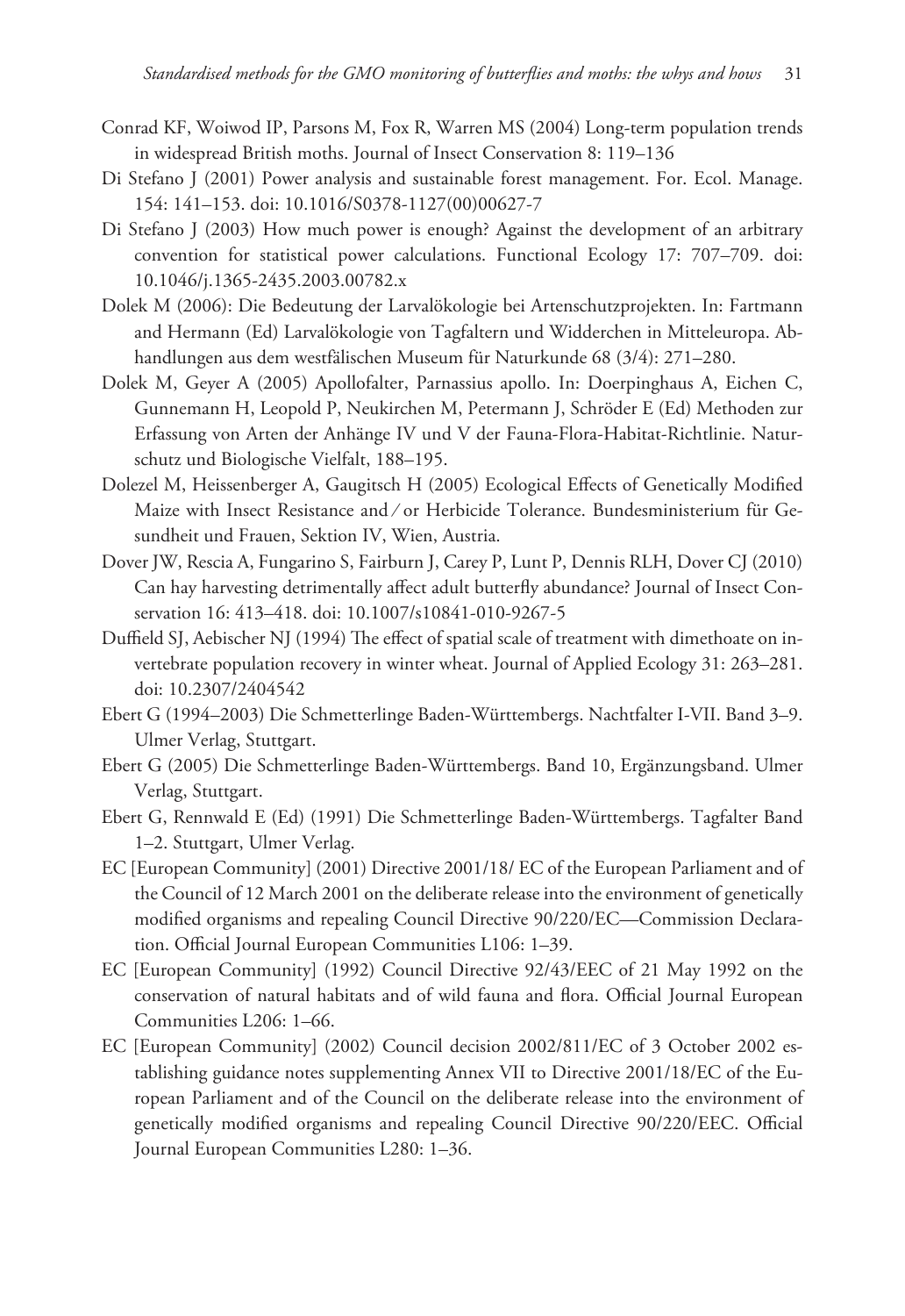- EFSA [European Food Safety Authority] (2011) Guidance on the Post-Market Environmental Monitoring (PMEM) of genetically modified plants. EFSA Panel on Genetically Modified Organisms (GMO). EFSA Journal 9: 1–40.
- EEA [European Environmental Agency] (2007) Halting the loss of biodiversity by 2010: proposal for a first set of indicators to monitor progress in Europe. EEA Technical report 11/2007: 1–182.
- EEA [European Environmental Agency] (2010) Assessing biodiversity in Europe the 2010 report. EEA Report 5/2010: 1–58.
- El-Ghar GESA (1994) Effects of herbicides on consumption, growth and food utilization by cotton leafworm *Spodoptera littoralis* (Boisd.) larvae. Anzeiger Schädlingskunde Pflanzenschutz 67: 143–146. [doi: 10.1007/BF01905773](http://dx.doi.org/10.1007/BF01905773)
- Fayle TM, Sharp RE, Majerus MEN (2007) The effect of moth trap type on catch size and composition in British Lepidoptera. Br. J. Ent. Hist, 20, 221–232.
- Feber RE, Johnson PJ, Firbank LG, Hopkins A, Macdonald DW (2007) A comparison of butterfly populations on organically and conventionally managed farmland. Journal of Zoology 30: 30–39. [doi: 10.1111/j.1469-7998.2007.00296.x](http://dx.doi.org/10.1111/j.1469-7998.2007.00296.x)
- Field RG, Gardiner T, Mason CF, Hill J (2005) Agri-environment schemes and butterflies: the utilisation of 6 m grass margins. Biodiversity and Conservation 14: 1969–1976. [doi:](http://dx.doi.org/10.1007/s10531-004-2125-6) [10.1007/s10531-004-2125-6](http://dx.doi.org/10.1007/s10531-004-2125-6)
- Field RG, Gardiner T, Mason CF, Hill J (2007) Agri-environment schemes and butterflies: the utilisation of two metre arable field margins. Biodiversity and Conservation 16: 465–474. [doi: 10.1007/s10531-005-6202-2](http://dx.doi.org/10.1007/s10531-005-6202-2)
- Filippi-Codaccioni O, Devictor V, Bas Y, Julliard R (2010) Toward more concern for specialisation and less for species diversity in conserving farmland biodiversity. Biological Conservation 143: 1493–1500. [doi: 10.1016/j.biocon.2010.03.031](http://dx.doi.org/10.1016/j.biocon.2010.03.031)
- Fleishman E, Murphy DD (2009) A realistic assessment of the indicator potential of butterflies and other charismatic taxonomic groups. Conservation Biology 23: 1109–1116. [doi:](http://dx.doi.org/10.1111/j.1523-1739.2009.01246.x) [10.1111/j.1523-1739.2009.01246.x](http://dx.doi.org/10.1111/j.1523-1739.2009.01246.x)
- Gathmann A, Wirooks L, Eckert J, Schuphan I (2006) Spatial distribution of *Aglais urticae* (L.) in an agricultural landscape: implications for *Bt* maize risk assessment and post-market monitoring. Environmental Biosafety Research 5: 27–36. [doi: 10.1051/ebr:2006014](http://dx.doi.org/10.1051/ebr:2006014)
- Graef F, Züghart W, Hommel B, Heinrich U, Stachow U, Werner A (2005) Methodological scheme for designing the monitoring of genetically modified crops at the regional scale. Environmental Monitoring and Assessment 111: 1–26. [doi: 10.1007/s10661-005-8044-5](http://dx.doi.org/10.1007/s10661-005-8044-5)
- Groenendijk D, van der Meulen J (2004) Conservation of moths in the Netherlands: population trends, distribution patterns and monitoring techniques of day-flying moths. Journal of Insect Conservation 8: 109–118.
- Haddad NM, Hudgens B, Damiani C, Gross K, Kuefler D, Pollock K (2008) Determining optimal population monitoring for rare butterflies. Conservation Biology 22: 929–940. [doi: 10.1111/j.1523-1739.2008.00932.x](http://dx.doi.org/10.1111/j.1523-1739.2008.00932.x)
- Haughton AJ, Champion GT, Hawes C, Heard MS, Brooks DR, Bohan DA, Clark SJ, Dewar AM, Firbank LG, Osborne JL, Perry JN, Rothery P, Roy DB, Scott RJ, Woiwod IP, Birchall C, Skellern MP, Walker JH, Baker P, Browne EL, Dewar AJG, Garner BH, Hay-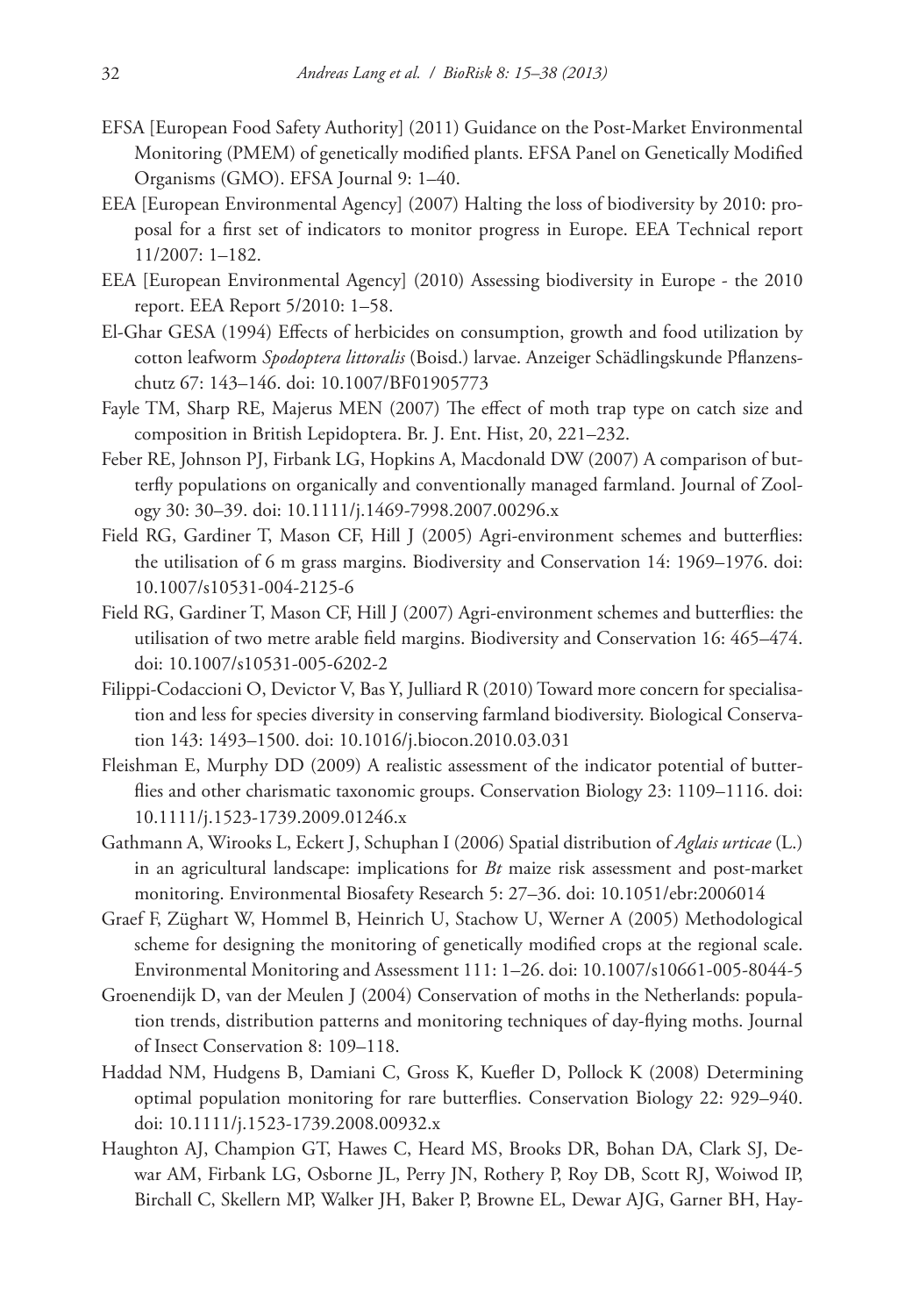lock LA, Horne SL, Mason NS, Sands RJN, Walker MJ (2003) Invertebrate responses to the management of genetically modified herbicide tolerant and conventional spring crops. II. Within-field epigeal and aerial arthropods. Philosophical Transactions of the Royal Society London, Biological Sciences 358*:* 1847–1862. [doi: 10.1098/rstb.2003.1407](http://dx.doi.org/10.1098/rstb.2003.1407)

- Hermann G (1992) Tagfalter und Widderchen Methodisches Vorgehen bei Bestandsaufnahme zu Naturschutz- und Eingriffsplanungen. In: Trautner J (Ed) Arten- und Biotopschutz in der Planung: Methodische Standards zur Erfassung von Tierartengruppen. Weikersheim, Margraf, 219–238.
- Hermann G (1999) Methoden der qualitativen Erfassung von Tagfaltern. In: Settele J, Steiner R, Reinhardt R, Feldmann R, Hermann G (Eds) Schmetterlinge. Die Tagfalter Deutschlands. Verlag Eugen Ulmer, Stuttgart, 124–143.
- Hermann G (2007) Searching for Butterflies in Winter. Haistreaks, Purple Emperors, Poplar Admiral & White Admiral. Books on Demand GmbH, Norderstedt, Germany, 224pp.

Hofmann F, Schlechtriemen U (2009) Durchführung eines Pollenmonitorings an Kulturmais in FFH-Lebensräumen. Report for the Landesumweltamt Brandenburg, Potsdam, Germany.

- IOBC/WPRS (1975) Die Klopfmethode. Mit einem Anhang über Licht- und Pheromonfallen, Einführung in den integrierten Pflanzenschutz, Heft 4: 1–142.
- Johnson KS, Scriber JM, Nitao JK, Smitley DR (1995) Toxicity of *Bacillus thuringiensis* var. *kurstaki* to three nontarget Lepidoptera in field studies. Environmental Entomology 24: 288–297.
- Kéry M, Plattner M (2007) Species richness estimation and determinants of species detectability in butterfly monitoring programmes. Ecological Entomology 32: 53–61. [doi:](http://dx.doi.org/10.1111/j.1365-2311.2006.00841.x) [10.1111/j.1365-2311.2006.00841.x](http://dx.doi.org/10.1111/j.1365-2311.2006.00841.x)
- Kühn E, Harpke A, Musche M, Feldmann R, Hirneisen N (2010) Jahresbericht 2009. Neuigkeiten 2010. Tagfalter-Monitoring Deutschland. Available online: htpp:/[/www.tagfalter](www.tagfalter-monitoring.de)[monitoring.de](www.tagfalter-monitoring.de)/ [accessed on January 9, 2012]
- Küppers PV (2008) Kleinschmetterlinge Erkennen, Bestimmen; Fauna Verlag: Nottuln, Germany, 1–399.
- Kutlesa NJ, Caveney S (2001) Insecticidal activity of glufosinate through glutamine depletion in a caterpillar. Pest Management Science 57: 25–32. [doi: 10.1002/1526-](http://dx.doi.org/10.1002/1526-
4998(200101)57:1<25::AID-PS272>3.0.CO;2-I) [4998\(200101\)57:1<25::AID-PS272>3.0.CO;2-I](http://dx.doi.org/10.1002/1526-
4998(200101)57:1<25::AID-PS272>3.0.CO;2-I)
- Kvakkestad V (2009) Institutions and the R&D of GM-crops. Ecological Economics 68: 2688–2695. [doi: 10.1016/j.ecolecon.2009.05.004](http://dx.doi.org/10.1016/j.ecolecon.2009.05.004)
- Lang A (2004) Monitoring the impact of Bt maize on butterflies in the field: estimation of required sample sizes. Environmental Biosafety Research 3: 55–66. [doi: 10.1051/](http://dx.doi.org/10.1051/ebr) [ebr:2003018](http://dx.doi.org/10.1051/ebr)
- Lang A, Ludy C, Vojtech E (2004) Dispersion and distribution of Bt maize pollen in field margins. Journal of Plant Diseases and Protection 111: 417–428.
- Lang A, Vojtech E (2006) The effects of pollen consumption of transgenic *Bt* maize on the common swallowtail, *Papilio machaon* L. (Lepidoptera, Papilionidae). Basic and Applied Ecology 7: 296–306. [doi: 10.1016/j.baae.2005.10.003](http://dx.doi.org/10.1016/j.baae.2005.10.003)
- Lang A, Otto M (2010) A synthesis of laboratory and field studies on the effects of transgenic *Bacillus thuringiensis* (Bt) maize on non-target Lepidoptera. Entomologia Experimentalis et Applicata 135: 121–134. [doi: 10.1111/j.1570-7458.2010.00981.x](http://dx.doi.org/10.1111/j.1570-7458.2010.00981.x)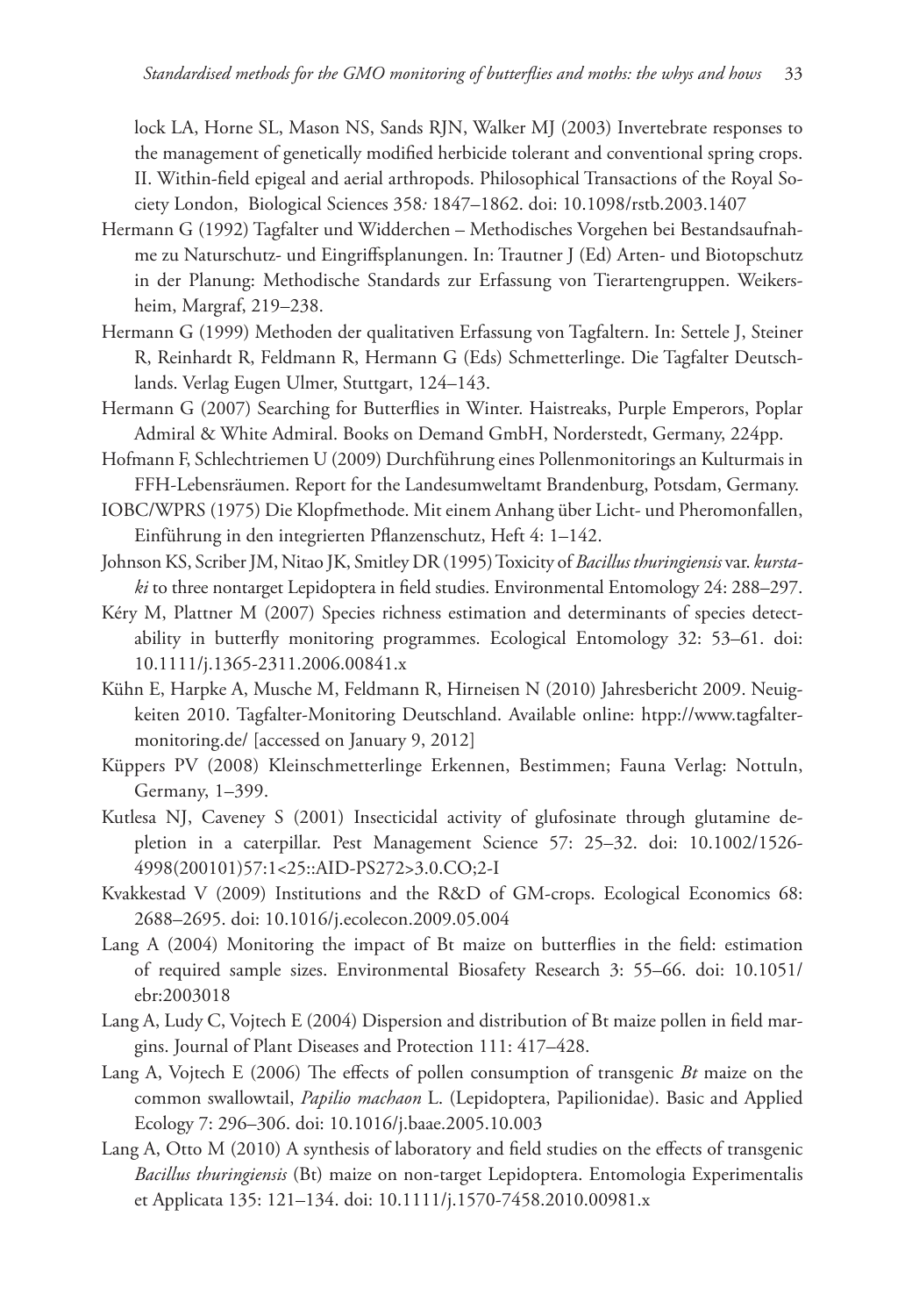- Lang A, Bühler C (2012) Estimation of required sampling effort for monitoring the possible effects of transgenic crops on butterflies: lessons from long-term monitoring schemes in Switzerland. Ecological Indicators 13: 29–36. [doi: 10.1016/j.ecolind.2011.05.004](http://dx.doi.org/10.1016/j.ecolind.2011.05.004)
- Lang A, Bühler C, Dolek M (2012) Fachliche Anforderungen an ein GVO-Monitoring von Tagfaltern. Unpublished report to the Bundesamt für Naturschutz, Bonn.
- Lang A, Dolek M, Theißen B, Zapp A (2011) Are adult Crambid Snout Moths (Crambinae) and larval stages of Lepidoptera suitable tools for an environmental monitoring of transgenic crops? — Implications of a field test. Insects 2: 400–411. [doi: 10.3390/insects2030400](http://dx.doi.org/10.3390/insects2030400)
- Leopold P, Fartmann T (2005) Schmetterlinge (Lepidoptera). In: Doerpinghaus A, Eichen C, Gunnemann H, Leopold P, Neukirchen M, Petermann J, Schröder E (Hrsg.): Methoden zur Erfassung von Arten der Anhänge IV und V der Fauna-Flora-Habitat-Richtlinie. Naturschutz und Biologische Vielfalt: 165–216.
- Lindenmayer DB, Likens GE (2010) The science and application of ecological monitoring. Biological Conservation 143: 1317–1328. [doi: 10.1016/j.biocon.2010.02.013](http://dx.doi.org/10.1016/j.biocon.2010.02.013)
- Lindzey S, Connor EF (2011) Monitoring the mission blue butterfly using immature stages. Journal of Insect Conservation 15: 765–773. [doi: 10.1007/s10841-010-9375-2](http://dx.doi.org/10.1007/s10841-010-9375-2)
- Longley M, Sotherton NW (1997) Factors determining the effects of pesticides upon butterflies inhabiting arable farmland. Agriculture, Ecosystems and Environment 61: 1–12. [doi:](http://dx.doi.org/10.1016/S0167-8809(96)01094-8) [10.1016/S0167-8809\(96\)01094-8](http://dx.doi.org/10.1016/S0167-8809(96)01094-8)
- Lovett GM, Burns DA, Driscoll CT, Jenkins JC, Mitchell MJ, Rustad L, Shanley JB, Likens GE, Haeuber R (2007) Who needs environmental monitoring? Frontiers in Ecology and in the Environment 5: 253–260. [doi: 10.1890/1540-9295\(2007\)5\[253:WNEM\]2.0.CO;2](http://dx.doi.org/10.1890/1540-9295(2007)5[253:WNEM]2.0.CO;2)
- Maes D, VanDyck H (2001) Butterfly diversity loss in Flanders (north Belgium): Europe's worst case scenario? Biological Conservation 99: 263–276. [doi: 10.1016/S0006-3207\(00\)00182-8](http://dx.doi.org/10.1016/S0006-3207(00)00182-8)
- Mattila N, Kotiaho JS, Kaitala V, Komonen A, Päivinen J (2008) Interactions between ecological traits and host plant type explain distribution change in noctuid moths. Conservation Biology, 23: 703–709. [doi: 10.1111/j.1523-1739.2008.01138.x](http://dx.doi.org/10.1111/j.1523-1739.2008.01138.x)
- McGeoch MA (1998) The selection, testing and application of terrestrial insects as bioindicators. Biological Reviews of the Cambridge Philosophical Society 73: 181–201. [doi:](http://dx.doi.org/10.1017/S000632319700515X) [10.1017/S000632319700515X](http://dx.doi.org/10.1017/S000632319700515X)
- McKenzie DI, Nichols JD (2004) Occupancy as a surrogate for abundance estimation. Animal Biodiversity and Conservation 27: 461–467.
- Merckx T, Feber RE, Dulieu RL, Townsend MC, Parsons MS, Bourn NAD, Riordan P, Macdonald DW (2009a) Effect of field margins on moths depends on species mobility: Fieldbased evidence for landscape-scale conservation. Agriculture, Ecosystems and Environment 129: 302–309. [doi: 10.1016/j.agee.2008.10.004](http://dx.doi.org/10.1016/j.agee.2008.10.004)
- Merckx T, Feber RE, Riordan P, Townsend MC, Bourn NAD, Parsons MS, Macdonald DW (2009b) Optimizing the biodiversity gain from agri-environment schemes. Agriculture, Ecosystems and Environment 130: 177–182. [doi: 10.1016/j.agee.2009.01.006](http://dx.doi.org/10.1016/j.agee.2009.01.006)
- Mühlhofer G (1999) Tagfalter. In: Schlumprecht H (Ed) Handbuch landschaftsökologischer Leistungen. Veröffentlichungen des VUBD, Nürnberg: 248–257.
- Nilsson S, Franzén M, Jönsson E (2008) Long-term land-use changes and extinction of specialised butterflies. Insect Conservation and Diversity 1: 197–207.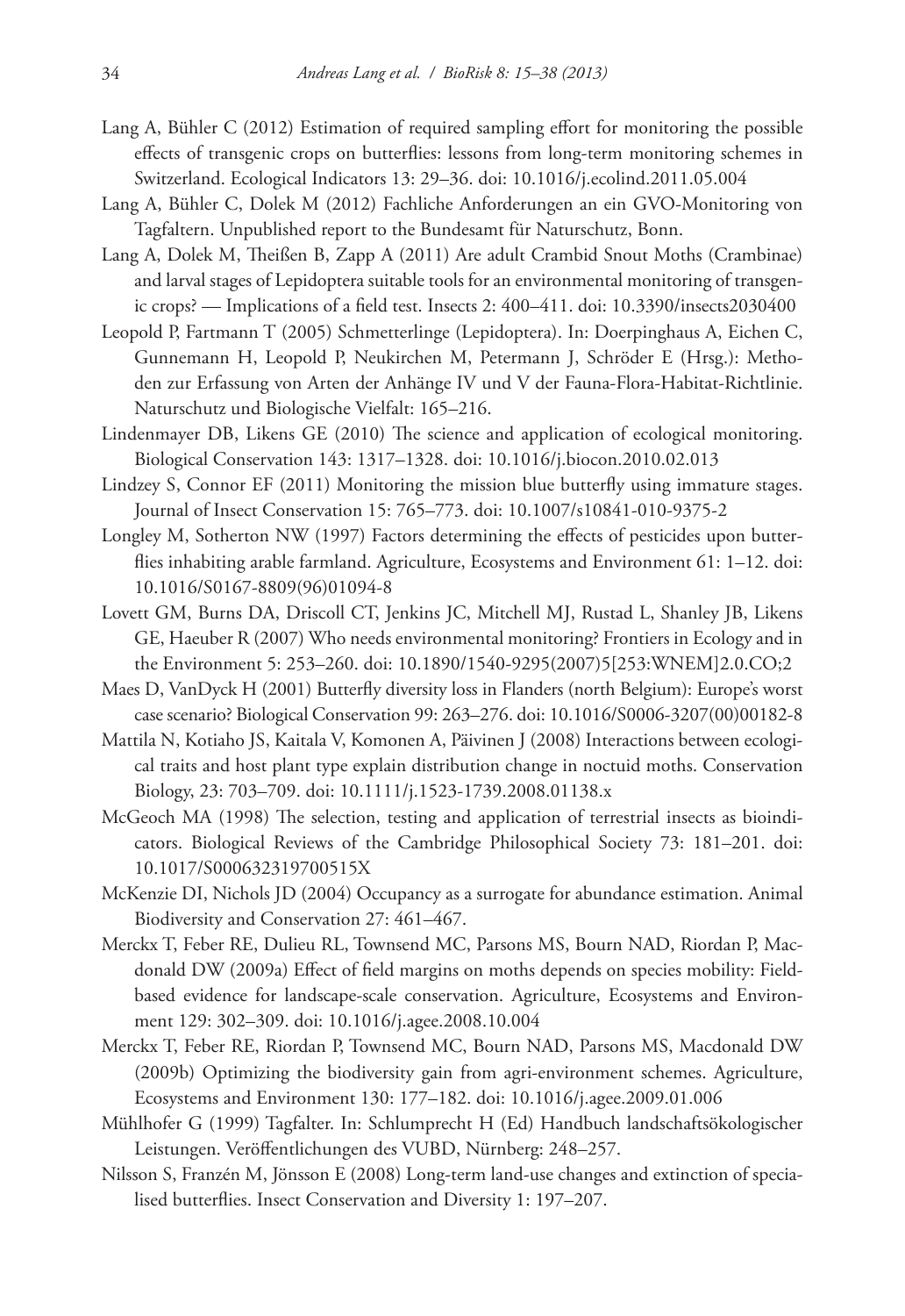- Nowicki P, Richter A, Glinka, U, Holzschuh A, Toelke U, Henle K, Woyciechowski M, Settele J (2005) Less input same output: simplified approach for population size assessment in Lepidoptera. Population Ecology 47: 203–212. [doi: 10.1007/s10144-005-0223-2](http://dx.doi.org/10.1007/s10144-005-0223-2)
- Nowicki P, Settele J, Henry P-Y, Woyciechowski M (2008) Butterfly monitoring methods: the ideal and the real world. Israel Journal of Ecology Evolution 54: 69–88. [doi: 10.1560/IJEE.54.1.69](http://dx.doi.org/10.1560/IJEE.54.1.69)
- Oostermeijer JGB, VanSwaay CAM (1998) The relationship between butterflies and environmental indicator value: a tool for conservation in a changing landscape. Biological Conservation 86: 271–280. [doi: 10.1016/S0006-3207\(98\)00040-8](http://dx.doi.org/10.1016/S0006-3207(98)00040-8)
- Parsons MS (2004) The United Kingdom Biodiversity Action Plan moths selection, status and progress on conservation. Journal of Insect Conservation 8: 95–107.
- Pascher K, Moser D, Sachslehner L, Höttinger H, Sauberer N, Dullinger S, Traxler A, Frank T (2009) Kartierhandbuch zur Biodiversitätserfassung im Agrarraum. Bundesministerium für Gesundheit, Sektion II, Wien, Austria, 1–48.
- Peacock JW, Schweitzer DF, Carter JL, Dubois NR (1998) Laboratory assessments of the effects of *Bacillus thuringiensis* on native Lepidoptera. Environmental Entomology 27: 450–457.
- Pearman PB, Weber D (2007) Common species determine richness patterns in biodiversity indicator taxa. Biological Conservation 138: 109–119. [doi: 10.1016/j.biocon.2007.04.005](http://dx.doi.org/10.1016/j.biocon.2007.04.005)
- Pearman PB, Guisan A, Zimmermann NE (2011) Impacts of climate change on Swiss biodiversity: An indicator taxa approach. Biological Conservation 144: 866–875. [doi: 10.1016/j.](http://dx.doi.org/10.1016/j.biocon.2010.11.020) [biocon.2010.11.020](http://dx.doi.org/10.1016/j.biocon.2010.11.020)
- Pellet J (2008) Seasonal variation in detectability of butterflies surveyed with Pollard walks. Journal of Insect Conservation 12: 155–162. [doi: 10.1007/s10841-007-9075-8](http://dx.doi.org/10.1007/s10841-007-9075-8)
- Perry JN, Rotherty P, Clark SJ, Heard MS, Hawes C (2003) Design, analysis and statistical power of the Farm-Scale Evaluations of genetically modified herbicide-tolerant crops. Journal of Applied Ecology 40: 17–31. [doi: 10.1046/j.1365-2664.2003.00786.x](http://dx.doi.org/10.1046/j.1365-2664.2003.00786.x)
- Pleasants JM, Hellmich RL, Dively GP, Sears MK, Stanley-Horn DE, Mattila HR, Foster JE, Clark TL, Jones GD (2001) Corn pollen distribution on milkweeds in and near cornfields. Proceedings of the National Academy of Sciences of the USA 98: 11919–11924. [doi:](http://dx.doi.org/10.1073/pnas.211287498) [10.1073/pnas.211287498](http://dx.doi.org/10.1073/pnas.211287498)
- Pollard E, Yates TJ (1993) Monitoring Butterflies for Ecology and Conservation. The British Butterfly Monitoring Scheme. Chapman & Hall, London: 1–274.
- Prasifka JR, Hellmich RL, Dively GP, Lewis LC (2005) Assessing the effect of pest management on nontarget arthropods: the influence of plot size and isolation. Environmental Entomology 34: 1181–1192. [doi: 10.1603/0046-225X\(2005\)034\[1181:ATEOPM\]2.0.CO;2](http://dx.doi.org/10.1603/0046-225X(2005)034[1181:ATEOPM]2.0.CO;2)
- Ricketts TH, Daily GC, Ehrlich PR, Fay JP (2001) Countryside biogeography of moths in a fragmented landscape: Biodiversity in native and agricultural habitats. Conservation Biology 15: 378–388. [doi: 10.1046/j.1523-1739.2001.015002378.x](http://dx.doi.org/10.1046/j.1523-1739.2001.015002378.x)
- Raps A (2007) Umweltmonitoring von GVO in der Schweiz Forschung und Umsetzung. In: Breckling B, Dolek M, Lang A, Reuter H, Verhoeven R (eds.), GVO-Monitoring vor der Umsetzung. Naturschutz und Biologische Vielfalt 49: 25–32.
- Rosin ZM, Myczko L, Skorka P, Lenda M, Moron D, Sparks TH, Tryjanowski P (2012) Butterfly responses to environmental factors in fragmented calcareous grasslands. Journal of Insect Conservation 16: 321–329. [doi: 10.1007/s10841-011-9416-5](http://dx.doi.org/10.1007/s10841-011-9416-5)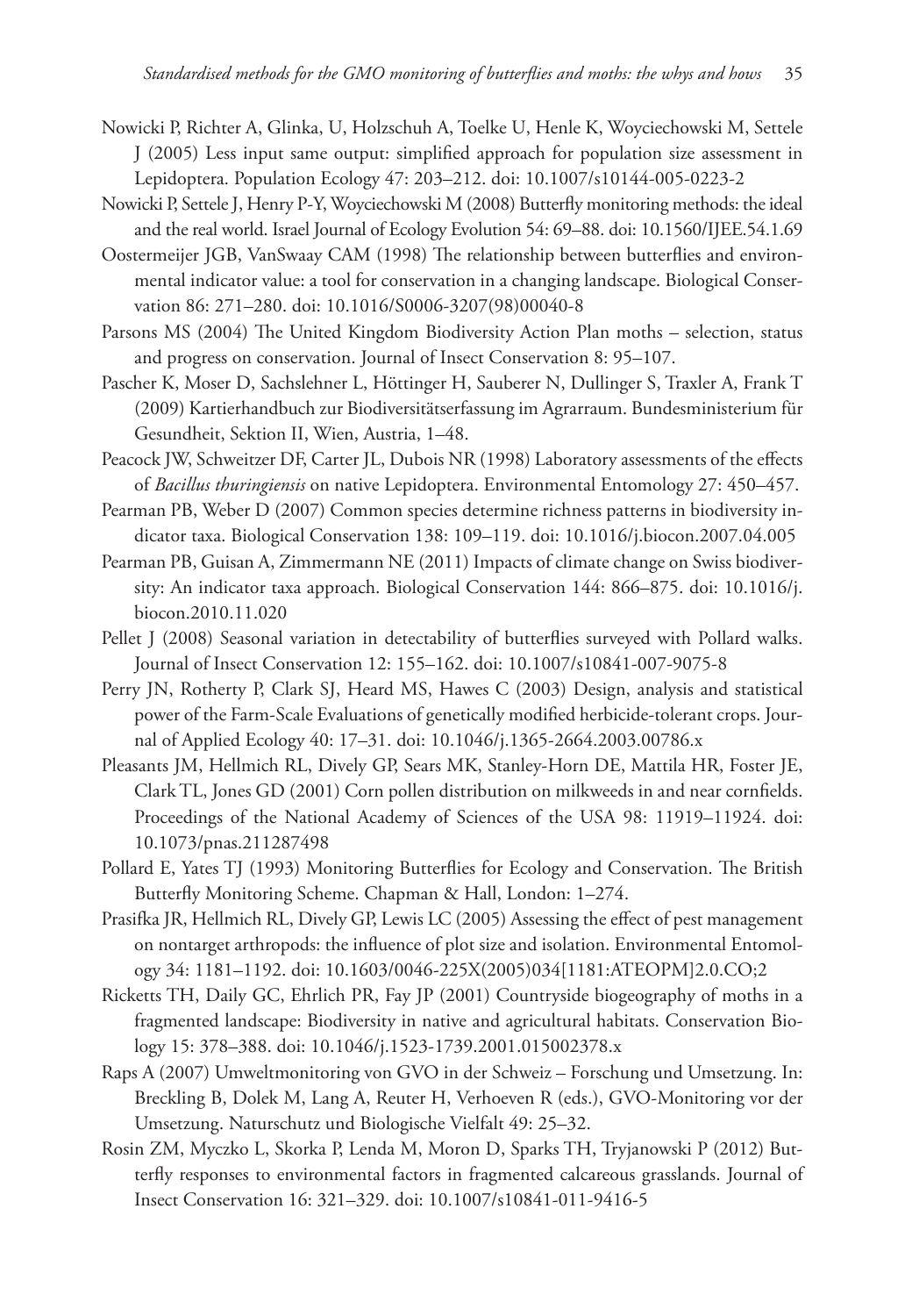- Roth T, Amrhein V, Peter B, Weber D (2008) A Swiss agri-environment scheme effectively enhances species richness for some taxa over time. Agriculture Ecosystems Environment 125: 167–172. [doi: 10.1016/j.agee.2007.12.012](http://dx.doi.org/10.1016/j.agee.2007.12.012)
- Roy DB, Rothery P, Moss D, Pollard E, Thomas JA (2001) Butterfly numbers and weather: predicting historical trends in abundance and the future effects of climate change. Journal Animal Ecollogy 70: 201–217. [doi: 10.1046/j.1365-2656.2001.00480.x](http://dx.doi.org/10.1046/j.1365-2656.2001.00480.x)
- Roy DB, Bohan DA, Haughton AJ, Hill MO, Osborne JL, Clark SJ, Perry JN, Rothery P, Scott RJ, Brooks DR, Champion GT, Hawes C, Heard MS, Firbank LG (2003) Invertebrates and vegetation of field margins adjacent to crops to contrasting herbicide regimes in the Farm Scale Evaluations of genetically modified herbicide-tolerant crops. Philosophical Transactions of the Royal Society London, B Biological Sciences 358: 1879–1898. [doi: 10.1098/rstb.2003.1404](http://dx.doi.org/10.1098/rstb.2003.1404)
- Roy DB, Rotherty P, Brereton T (2007) Reduced-effort schemes for monitoring butterfly populations. Journal of Applied Ecology 44: 993–1000. [doi: 10.1111/j.1365-2664.2007.01340.x](http://dx.doi.org/10.1111/j.1365-2664.2007.01340.x)
- Royle A, Nichols JD (2003) Estimating abundance from repeated presence-absence data or point counts. Ecology 84: 777–790. [doi: 10.1890/0012-9658\(2003\)084\[0777:EAFRPA](http://dx.doi.org/10.1890/0012-9658(2003)084[0777:EAFRPA]2.0.CO;2) [\]2.0.CO;2](http://dx.doi.org/10.1890/0012-9658(2003)084[0777:EAFRPA]2.0.CO;2)
- Rundlöff M, Smith G (2006) The effect of organic farming on butterfly diversity depends on landscape context. Journal of Applied Ecology 43: 1121–1127. [doi: 10.1111/j.1365-](http://dx.doi.org/10.1111/j.1365-2664.2006.01233.x) [2664.2006.01233.x](http://dx.doi.org/10.1111/j.1365-2664.2006.01233.x)
- Russell C, Schultz CB (2010) Effects of grass-specific herbicides on butterflies: an experimental investigation to advance conservation efforts. Journal of Insect Conservation 14: 53–63. [doi: 10.1007/s10841-009-9224-3](http://dx.doi.org/10.1007/s10841-009-9224-3)
- Schmeller DS, Henry P-Y, Julliard R, Clobert J, Gruber B, Dziock F, Lengyel S, Nowicki P, Déri E, Budrys E, Kull T, Tali K, Bauch B, Settele J, Van Swaay C, Kobler A, Babij V, Papastergiadou E, Henle K (2009) Advantages of volunteer based biodiversity monitoring in Europe. Conservation Biology 23: 307–316. [doi: 10.1111/j.1523-1739.2008.01125.x](http://dx.doi.org/10.1111/j.1523-1739.2008.01125.x)
- Settele J, Kudrna O, Harpke A, Kühn I, Van Swaay C, Verovnik R, Warren M, Wiemers M, Hanspach J, Hickler T, Kühn E, van Halder I, Veling K, Vliegenthart A, Wynhoff I, Schweiger O (2008) Climatic Risk Atlas of European Butterflies. BioRisk 1: 1–710.
- Settele J, Dover J, Dolek M, Konvicka M (2009a) Butterflies of European ecosystems: impact of land-use and options for conservation management. In: Settele J, Shreeve T, Knovicka M, VanDyck H (2009) Ecology of Butterflies in Europe. University Press, Cambridge: 353–370.
- Settele J, Shreeve T, Konvicka M, VanDyck H (2009b) Ecology of Butterflies in Europe. University Press, Cambridge: 1–513.
- Settele J, Steiner R, Reinhardt R, Feldmann R, Hermann G (2009c) Schmetterlinge. Die Tagfalter Deutschlands. Verlag Eugen Ulmer, Stuttgart: 1–256.
- Severns P (2002) Evidence for the negative effects of Bt (*Bacillus thuringiensis* var. *kurstaki*) on a non-target butterfly community in Western Oregon, USA. Journal of the Lepidopterologists' Society 56: 166–170.
- Skinner B (1998) Colour Identification Guide to Moths of the British Isles. Penguin Books, London, 2nd Revised edition, 1–192.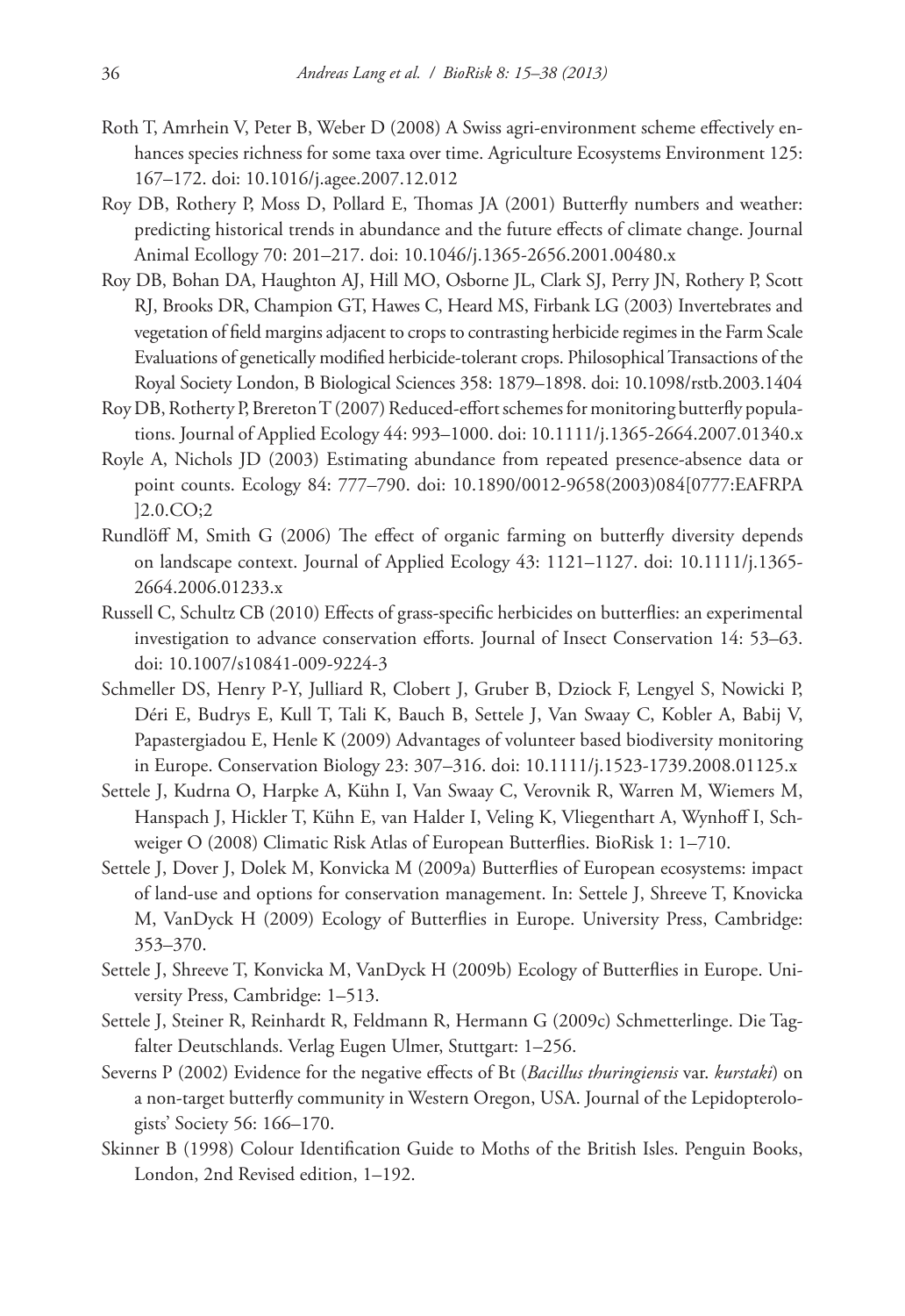Slamka F (2010) Pyraloidea (Lepidoptera) of Central Europe. Slamka, F. : Bratislava, Slovakia. 1–176.

Southwood TRE, Henderson PA (2000) Ecological Methods. Blackwell Science, Oxford, UK.

- Stefanescu C, Penuelas J, Filella I (2009) Rapid changes in butterfly communities following the abandonment of grasslands: a case study. Insect Conservation and Diversity 2: 261–269. [doi: 10.1111/j.1752-4598.2009.00063.x](http://dx.doi.org/10.1111/j.1752-4598.2009.00063.x)
- Sutherland WJ (2006) Ecological Census Techniques. 2nd edition. Cambridge University Press, Cambridge. 1–432. [doi: 10.1017/CBO9780511790508.002](http://dx.doi.org/10.1017/CBO9780511790508.002)
- Thomas JA (2005) Monitoring change in the abundance and distribution of insects using butterflies and other indicator groups. Philosophical Transactions Royal Society B, 360: 339– 357. [doi: 10.1098/rstb.2004.1585](http://dx.doi.org/10.1098/rstb.2004.1585)
- Thomas JA, Telfer MG, Roy DB, Preston CD, Greenwood JJD, Asher J, Fox R, Clarke RT, Lawton JH (2004) Comparative losses of British butterflies, birds, and plants and the global extinction crisis. Science 303: 1879–1881.
- Traxler A, Minarz E, Höttinger H, Pennerstorfer J, Schmatzberger A, Banko G, Placer K, Hadrobolec M, Gaugitsch H, Englisch T, Niklfeld H, Schratt-Ehrendorfer L, Staudinger M (2005) Biodiversitäts-Hotspots der Agrarlandschaft als Eckpfeiler für Risikoabschätzung und Monitoring von GVO. Bundesministerium für Gesundheit und Frauen, Forschungsberichte der Sektion IV, Wien, Austria.
- VanDyck H, VanStrien AJ, Maes D, VanSwaay CAM (2009) Declines in common widespread butterflies in a landscape under intense human use. Conservation Biology, 23: 957–965. [doi: 10.1111/j.1523-1739.2009.01175.x](http://dx.doi.org/10.1111/j.1523-1739.2009.01175.x)
- Van Strien AJ, Van de Pavert R, Moss D, Yates TY, Van Swaay CAM, Vos P (1997) The statistical power of two butterfly monitoring schemes to detect trends. Journal of Applied Ecology 34: 817–828. [doi: 10.2307/2404926](http://dx.doi.org/10.2307/2404926)
- Van Swaay CAM, Van Strien AJ, Julliard R, Schweiger O, Brereton T, Heliölä J, Kuussaari M, Roy D, Stefanescu C, Warren MS, Settele J (2008a) Developing a methodology for a European Butterfly Climate Change Indicator. Report VS2008.040, De Vlinderstichting, Wageningen.
- Van Swaay CAM, Nowicki P, Settele J, Van Strien AJ (2008b) Butterfly monitoring in Europe - methods, applications and perspectives. Biodiversity and Conservation 17: 3455–3469. [doi: 10.1007/s10531-008-9491-4](http://dx.doi.org/10.1007/s10531-008-9491-4)
- Van Swaay CAM, Van Strien AJ, Harpke A, Fontaine B, Stefanescu C, Roy D, Maes D, Kühn E, Õunap E, Regan E, Švitra G, Heliölä J, Settele J, Warren MS, Plattner M, Kuussaari M, Cornish N, Garcia Pereira P, Leopold P, Feldmann R, Jullard R, Verovnik R, Popov S, Brereton T, Gmelig Meyling A, Collins S (2010) The European Butterfly Indicator for Grassland species 1990–2009. Report VS2010.010, De Vlinderstichting, Wageningen
- VDI [Verein Deutscher Ingenieure] (2010) Monitoring the effects of genetically modified organisms (GMO). Standardised monitoring of butterflies and moths (Lepidoptera) – Transect method, light trap and larval survey. VDI 4330, Part 13. Beuth Verlag, Berlin.
- Virtanen T, Neuvonen S (1999) Climate change and macrolepidopteran biodiversity in Finland. Chemosphere: Global Change Science 1: 439–448. [doi: 10.1016/S1465-9972\(99\)00039-2](http://dx.doi.org/10.1016/S1465-9972(99)00039-2)